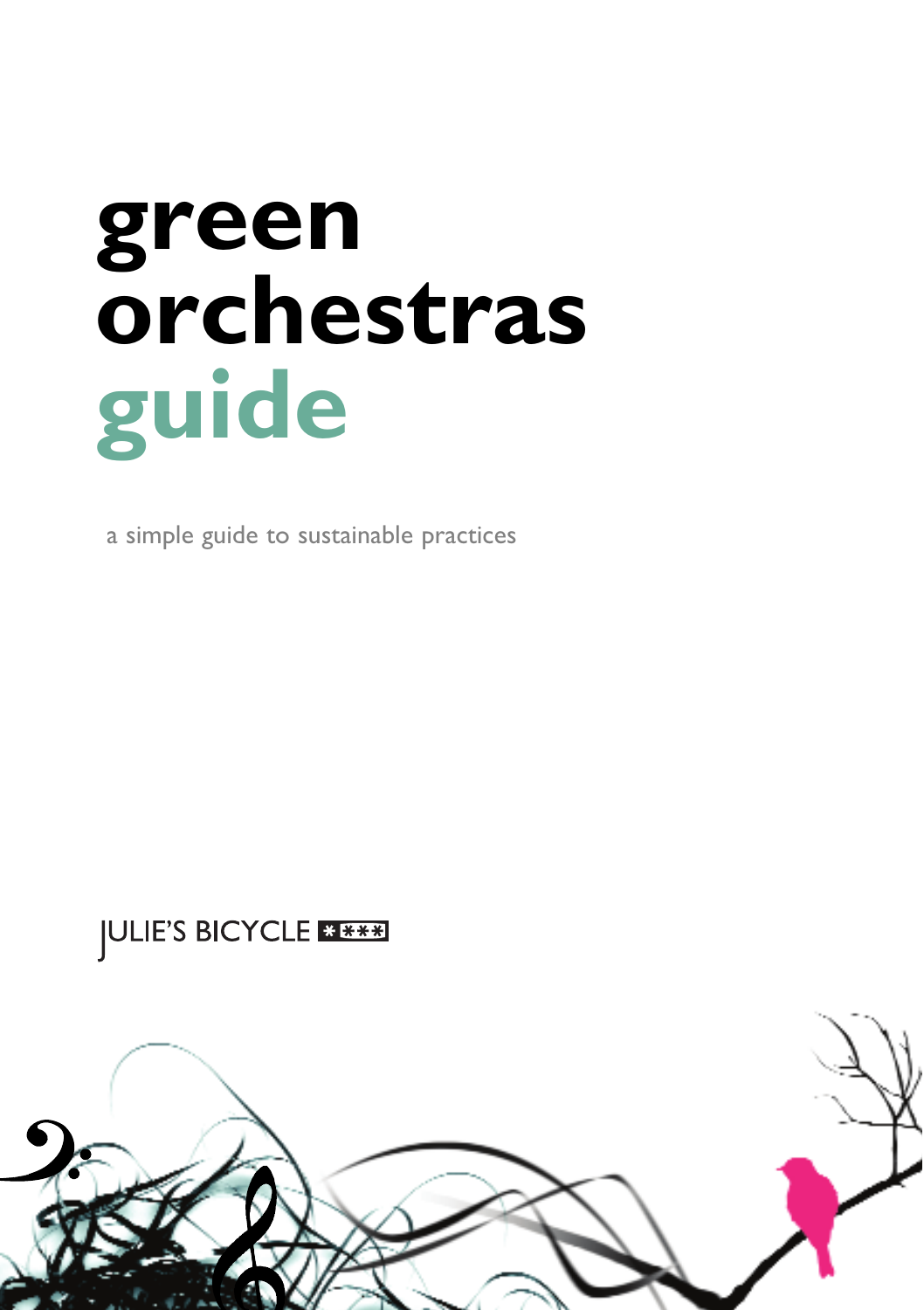#### *BARBICAN*

*A popular orchestral venue and the home of the LSO, the Barbican has already made significant steps to reduce its emissions. These include the introduction of the 'Barbican Green Committee', which is raising internal awareness about the environmental implications of its operations. So far, the Barbican has sourced 55% of electrical energy contracts from renewable/green contracts, which has resulted in an annual CO2 reduction of 315 tonnes (pa), as well as successfully achieving a 30% reduction in Air Handling Units' (AHU) sizing and energy by redesigning the Hall's ventilation system. It doesn't end there however, as the Barbican is also sourcing its heating and cooling for the centre from a high efficiency Combined Heat & Power system, equating to a saving of 2,700 tonnes in CO<sub>2</sub> emissions (pa) compared to the old system. They don't shy away from recycling either, and to date, they have and continue to recycle everything from paper to mobile phones, fluorescent tubes to batteries, computers to toner cartridges. Barbara Crabb, Head of Facilities, adds "we have recently won Clean City Platinum Award for the year of 2009 and are on a programme working towards both BS8901 and the ISO14001".*

#### *ST GEORGES BRISTOL*

*On the smaller scale, St Georges Bristol are also working to reducing their carbon emissions. Whilst they have been using recycled paper for their internal printing for the past couple of years, they have started shifting professional print materials onto recycled paper, as well as collecting all used paper and old publicity leaflets for recycling. Bar operations have also been considered, and local suppliers are used, including Bath Ales and Avery's Wines, while all bottles are recycled. Bicycle racks are provided and Director Suzanne Rolt notes that the venue are looking into how this may be extended – several of the staff already cycle to work. Energy monitoring is also underway, with Suzanne saying herself that she does "a walk around of the building first thing every morning to ensure nothing is on that shouldn't be!" Staff are alert to energy consumption around the building, and are constantly reminded to turn off lights, heating and more when it is not needed.* 

#### *ROYAL SCOTTISH NATIONAL ORCHESTRA*

*The Royal Scottish National Orchestra (RSNO) is one of the first arts organisations in the UK to secure a sponsorship deal with a large transport operator – ScotRail. ScotRail provides free train travel across Scotland for the RSNO's musicians and staff, sending a great message to the RSNO audience and encouraging audiences to select greener forms of transport when travelling to and from concerts.*

*The RSNO has other green polices in place alongside the sponsorship, including encouraging staff and musicians to walk where possible, and suggesting car pooling and car sharing where travel by car is necessary. Simon Woods, RSNO Chief Executive, notes: "the key issue that we face in order to significantly reduce greenhouse gas emissions associated with touring, is musician's travel".*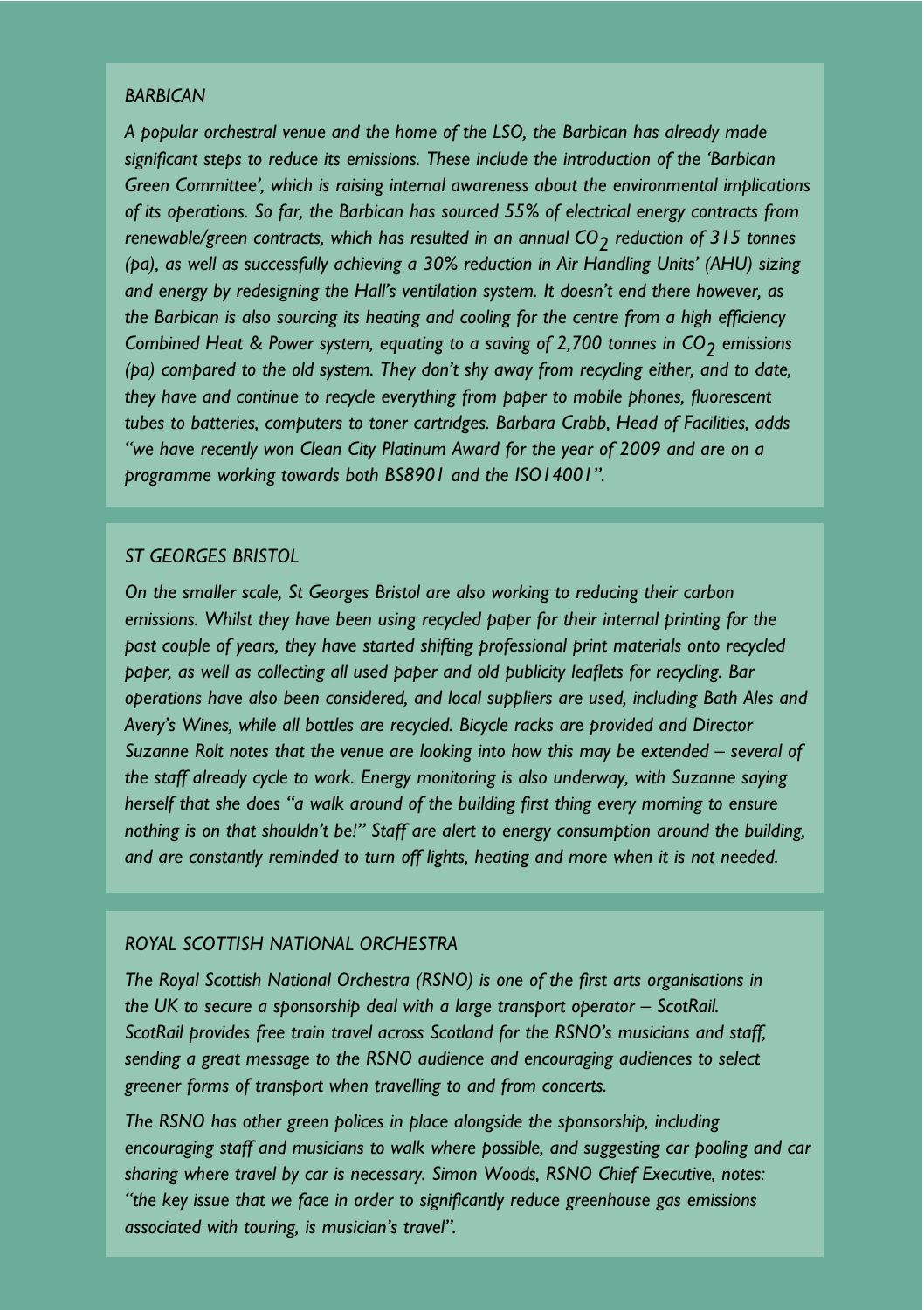# **green orchestras guide**

a simple guide to sustainable practices

# **contents**

| I. Foreword                                                                                             |
|---------------------------------------------------------------------------------------------------------|
| Orchestras Sustainable Touring Steering Group 2                                                         |
| 2. Introduction                                                                                         |
|                                                                                                         |
| 3. Where to start                                                                                       |
| Where do I start? $\ldots$ , $\ldots$ , $\ldots$ , $\ldots$ , $\ldots$ , $\ldots$ , $\ldots$ , $\ldots$ |
| 4. Leadership                                                                                           |
|                                                                                                         |
|                                                                                                         |
| <b>5. Practical Actions</b>                                                                             |
|                                                                                                         |
|                                                                                                         |
|                                                                                                         |
|                                                                                                         |
|                                                                                                         |
|                                                                                                         |
|                                                                                                         |
|                                                                                                         |
|                                                                                                         |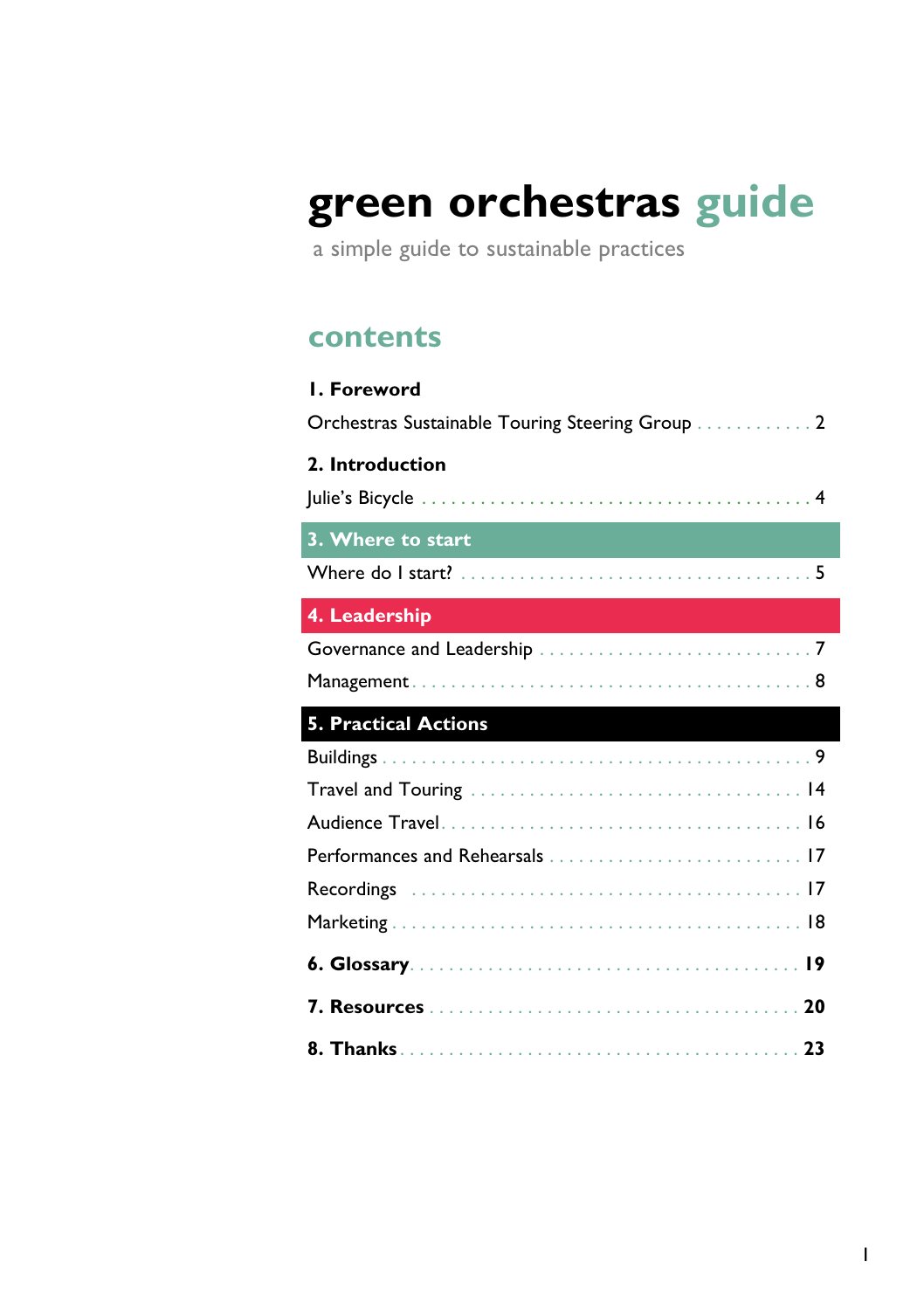# **1. Foreword**

In the UK we can be justly proud of our orchestras. We have some of the best ensembles in the world, we regularly attract the most talented performers and conductors to our shores and our music reaches audiences all over the world. Protecting and nourishing our sector to ensure it continues to thrive is the first principle of sustainability. Thus far, then, sustainability has been framed for us largely in economic and social terms. However, environmental impacts are moving rapidly up the list of priorities as government, funders, performers and, most importantly, ourselves and our audiences are waking up to the possible consequences of inaction.

The emphasis on environmental sustainability at the 2009 ABO conference signalled this shift, and resulted in commissioning Julie's Bicycle to research sustainable orchestral touring, with funding from Arts Council England, British Council and Orchestras Live and support from the ABO. The findings will be published in April 2010. However as we have worked through the challenges posed by touring, we have also recognised the need for a practical and basic guide for orchestras, that addresses the environmental impacts in all we do: from office-based work to marketing and rehearsals.

The best orchestras thrive by seeking out new repertoire, artists, audiences and partnerships. The principles of selfdetermination and pre-emptive action are best served if we actively anticipate changes in the regulatory environment,

and develop strategies for adapting our current business models. This does not mean, for example, that we should expect UK orchestras will no longer tour domestically and internationally – this is a vital activity for the orchestral sector economy. But we should expect touring to change and begin planning for this.

We must ensure that we are responsive to contemporary concerns - which will inevitably support the business case for action. Audience members - particularly younger ones - are showing an increasing tendency to make choices influenced by an organisation's approach to the environment. There is a new generation of staff, musicians and young people for whom this is a very compelling and serious issue. These people are making choices about their lifestyles, values, tastes and professions - choices in which our activities may be invoked.

As the issue of climate change permeates inexorably the public consciousness it becomes incumbent on us to account for our own operations. In the UK, music, publishing, film, galleries, museums, heritage, architecture and theatre are all developing strategic and collective responses to sustainability. These developments reflect and support shifts taking place in broader society. They recognise that transforming the industrial base of the creative and cultural industries can have an amplified effect: for while our sectors are not the greatest emitters we are the greatest communicators and can inspire great things.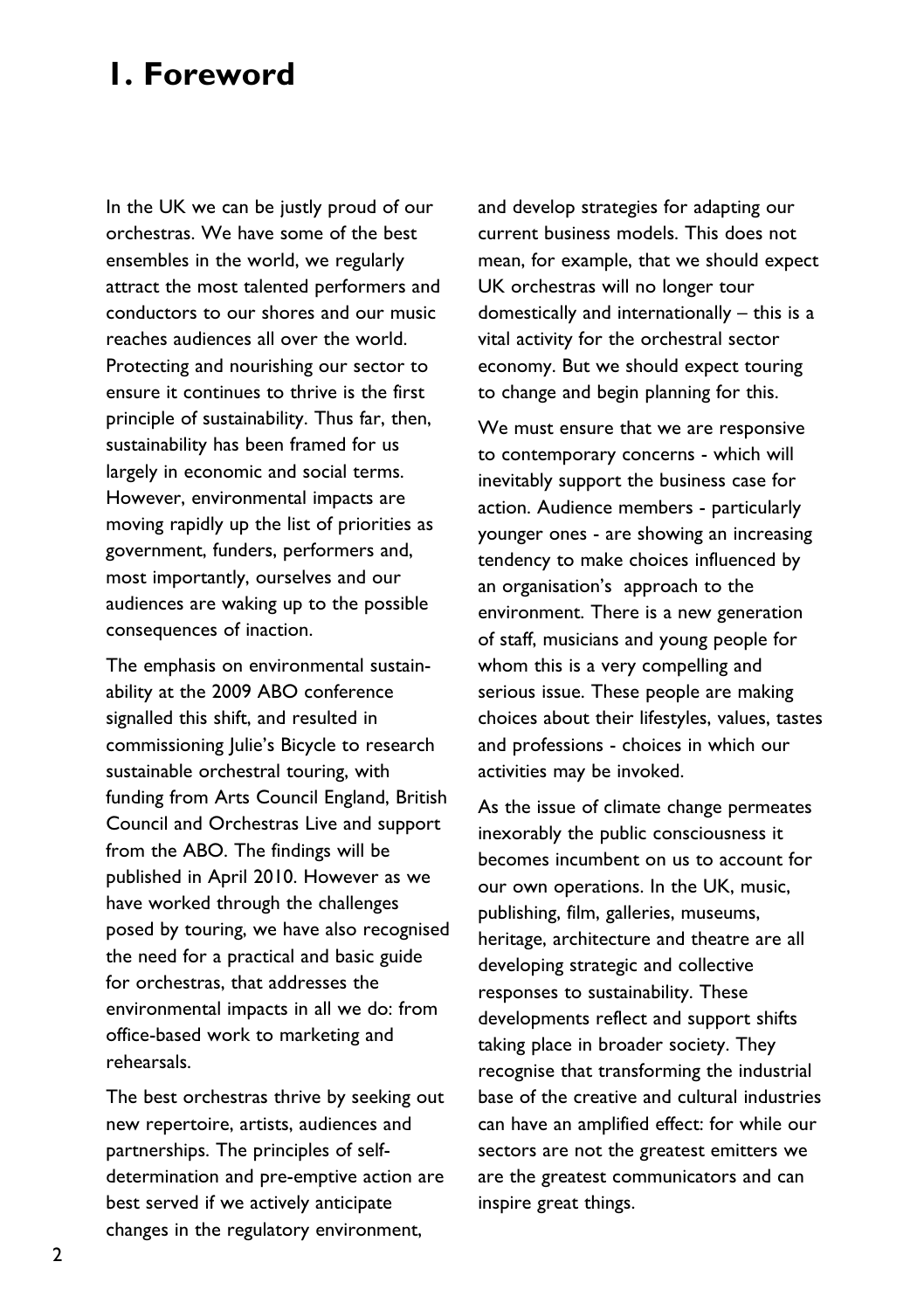We need a shared understanding of the implications of future regulations and social expectations as well as the resources and mechanisms we will need to transform practice. This guide suggests some first steps which place care for the planet at the forefront of sustainability. It is not intended as a prescriptive checklist but identifies quick wins and suggestions for where we might go next. Needless to say, if we all take them their impact will be far reaching.

#### **Orchestras Sustainable Touring Steering Group**

Kathryn McDowell (London Symphony Orchestra, Steering Group Chair), Andrew Burke (London Sinfonietta), David Butcher (Britten Sinfonia), Donagh Collins (Askonas Holt), Susanna Eastburn (Arts Council England), Simon Funnell (London Mozart Players), Cathy Graham (British Council), Peter Harrap (Welsh National Orchestra), John Hartley (Arts Council England), Paul Hughes (BBC Symphony Orchestra), Henry Little (Orchestras Live), Stephen Maddock (City of Birmingham Symphony Orchestra), Marshall Marcus (Southbank Centre, BACH), Keith Motson (Association of British Orchestras), Mark Pemberton (Association of British Orchestras)

#### *CITY OF BIRMINGHAM SYMPHONY ORCHESTRA*

*The City of Birmingham Symphony Orchestra (CBSO) understands the emissions impact of audience travel, and promotes Birmingham public transport links to their advantage, with the addition of their own coach scheme established in 2001/2002 with partners Cheltenham Connection Coach. Proving a very popular scheme with visitors, the coaches run only to selected concerts, consisting of a total of 6 coaches, scattered throughout the Midlands. These include locations such as Bewdley/Kidderminster, Cheltenham, Lichfield/Sutton Coldfield, Solihull, Stratford-upon-Avon and Wolverhampton. Whilst sponsorship is still on the drawing board, the CBSO take the opportunity to improve the service with direct feedback from regular users, and last year (2009) won the UK Coach Award for Effective Partnership. The coach tickets are purchased as a 'combination ticket' – where concert ticket and coach are provided together for one great price, ranging from £24 to £46.50. A great step in the direction of audience travel emissions reduction, as well as making the CBSO's concerts more easily accessible to those who find transport a barrier to attendance!*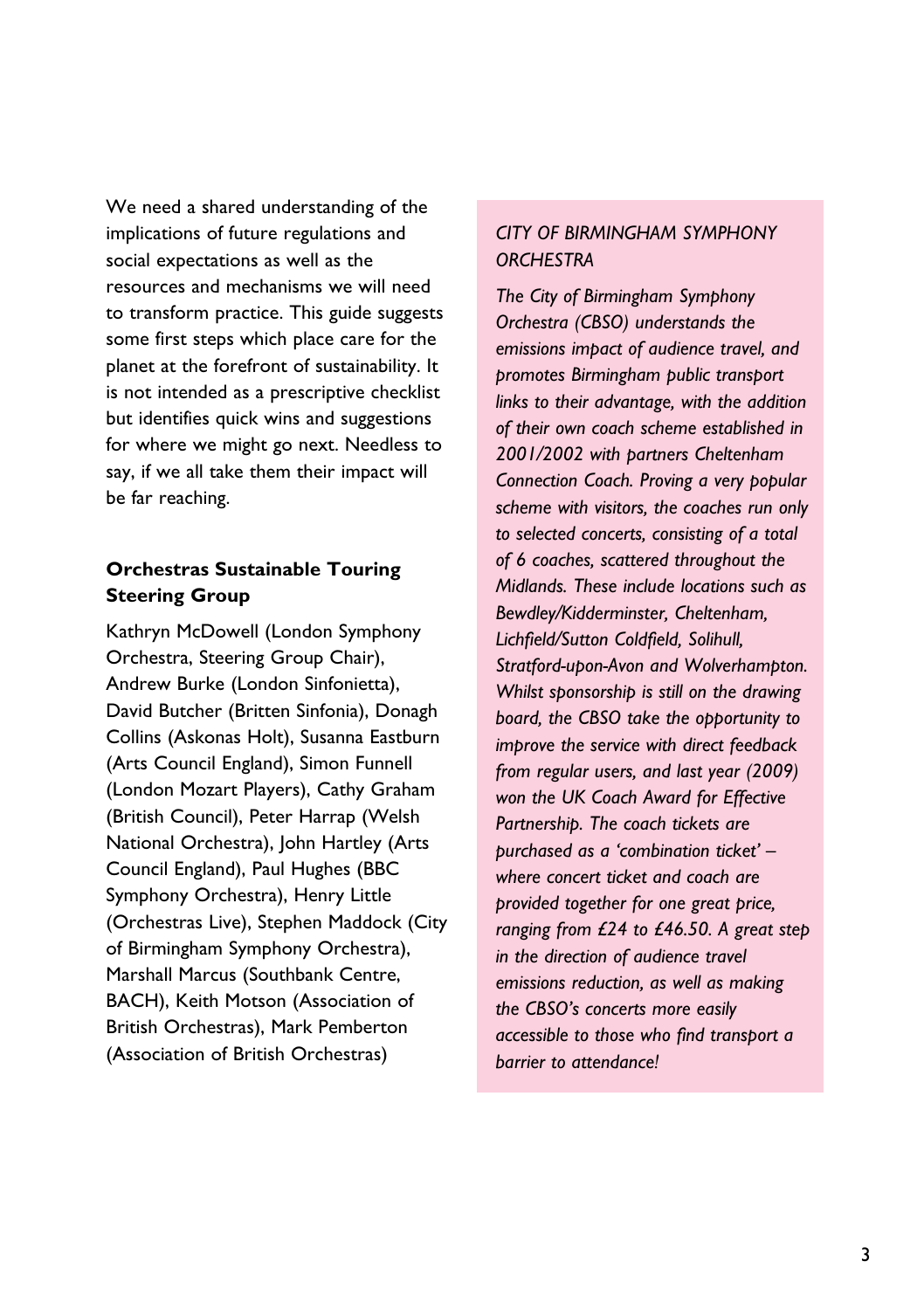# **2. Introduction**

Julie's Bicycle

Julie's Bicycle first considered the UK orchestral sector's climate impacts as part of *First Step: UK Music Industry Greenhouse Gas Emissions 20071* , research which scoped the UK music industry's greenhouse gas emissions over a full year. This report studied emissions across a creative supply chain and set the baseline and priorities for carbon reductions.

The orchestral sector has much in common with other music, theatre and performing arts in general: managing venues and office spaces, producing, touring, and recording performances and products, and attracting large audiences to live performances.

This introductory guide to sustainable practice provides a starting point for all those involved in the making, management and performing of orchestras. Understanding and taking responsibility

for our own climate and environmental impacts is already a requisite of good governance, management and operations.

Many of the ideas in this plan - switching to low energy lighting, reducing energy consumption, substituting train for plane travel - can save money and will reduce emissions substantially. But the orchestral sector can do more even than that. As the impacts that our everyday decisions have on our climate are better understood we must continue to adjust and shape our work so that environmental consequences are accounted for. The excellence of the UK's orchestras already inspires music lovers all over the world. Perhaps our orchestras, by example, might also inspire audiences to care for the planet in new

ways! Alison Tickell

#### *LONDON SYMPHONY ORCHESTRA*

*Longer lead times for orchestral touring can enable more efficiencies and GHG emissions reductions. The LSO tour planning team works up to 3-4 years in advance. This provides the LSO ample opportunity to book efficient and appropriate transport for their itinerary (although certain key train transporters such as Eurostar do not currently allow for such advance bookings). Two recent tours to Japan were an opportunity to explore this, and the LSO spent much of its time in Japan taking the train – described as "comfortable and relaxing" rather "than spending hours in airports". Choosing train journeys over flights cut their emissions drastically, and the high speed train network in Japan made this the obvious choice. Closer to home, the orchestra has started to increase its usage of train networks in the EU, mostly in Spain, Italy, France and the Benelux region. Although train networks are still being improved, LSO's managing director, Kathryn McDowell notes that once they are, it'll be great news for the orchestra, and will "really help us to travel around continental Europe."*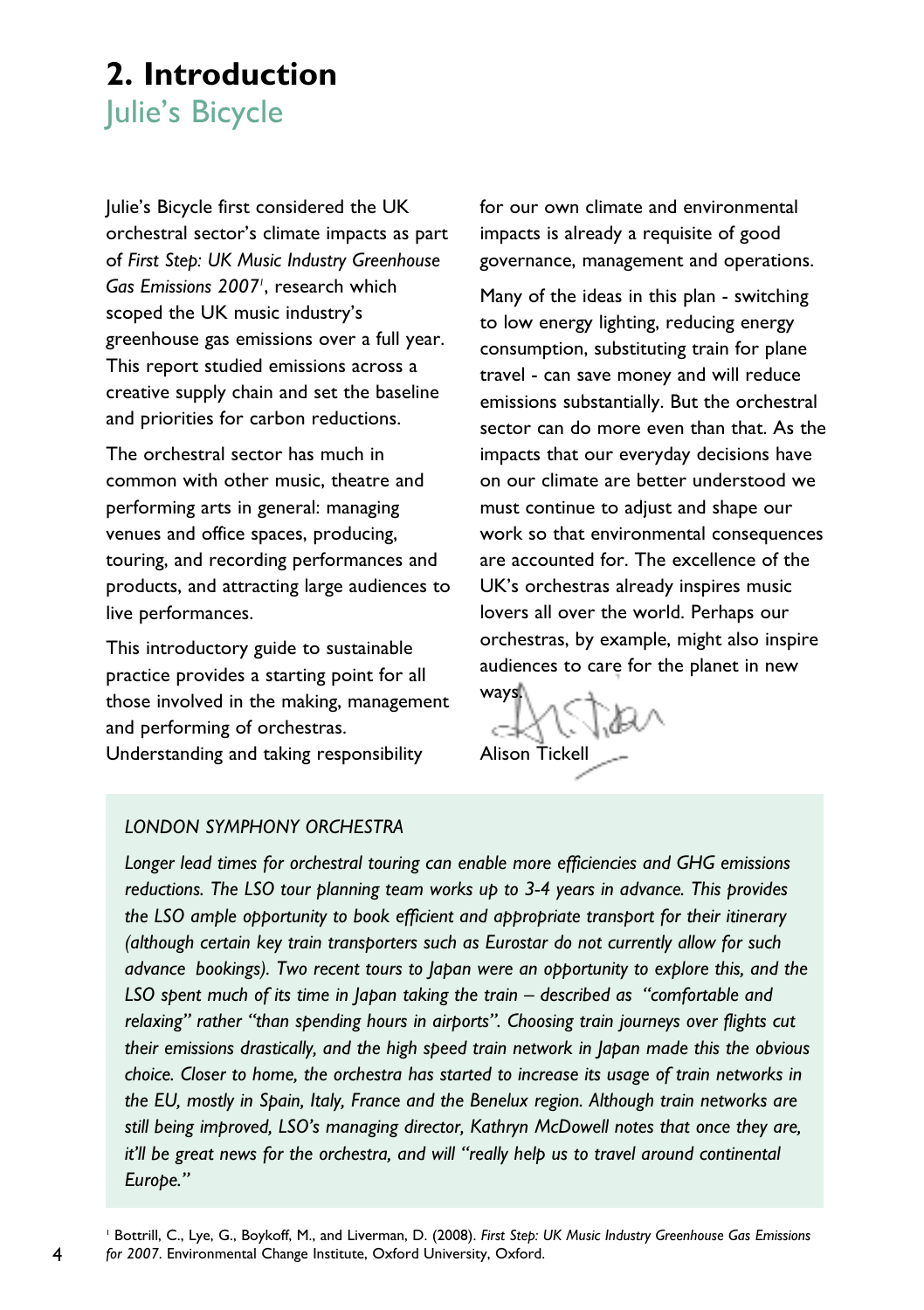# **3. Where to start**

The first priorities are broken down into four key areas.

# **ENGAGEMENT**

#### **Governance**

The Board commit to reduce greenhouse gas emissions and set a target for creating an environmental policy

#### **Staff**

Designate 'environmental champions' with specific 'green' responsibilities to raise awareness and enthusiasm. Involve staff in helping reduce environmental impacts.

#### **Contractors**

Write 'green' riders into performance contracts. This will ensure that suppliers are working with the orchestra and understand its commitment to reducing its environmental impacts.

# **MEASUREMENT**

#### **Identify the orchestra's carbon footprint**

Management requires measurement. A number of organisations offer free or low cost surveys to help work out how much carbon and waste the orchestra is producing. See 'Resources' for more information.

#### **Keep accurate records**

Knowledge is power - measuring energy consumption allows for tracking against targets and identification of peaks in usage.

# **REDUCTION**

#### **Write an environmental policy**

An environmental policy sets out the orchestra's commitment to becoming more sustainable, and identifies the methods and practical areas where the orchestra can reduce its impacts.

# **DISCLOSURE**

#### **Share progress**

Move towards full public disclosure of carbon emissions, beginning with internal communications through to incorporating performance and target reporting into the orchestra's marketing.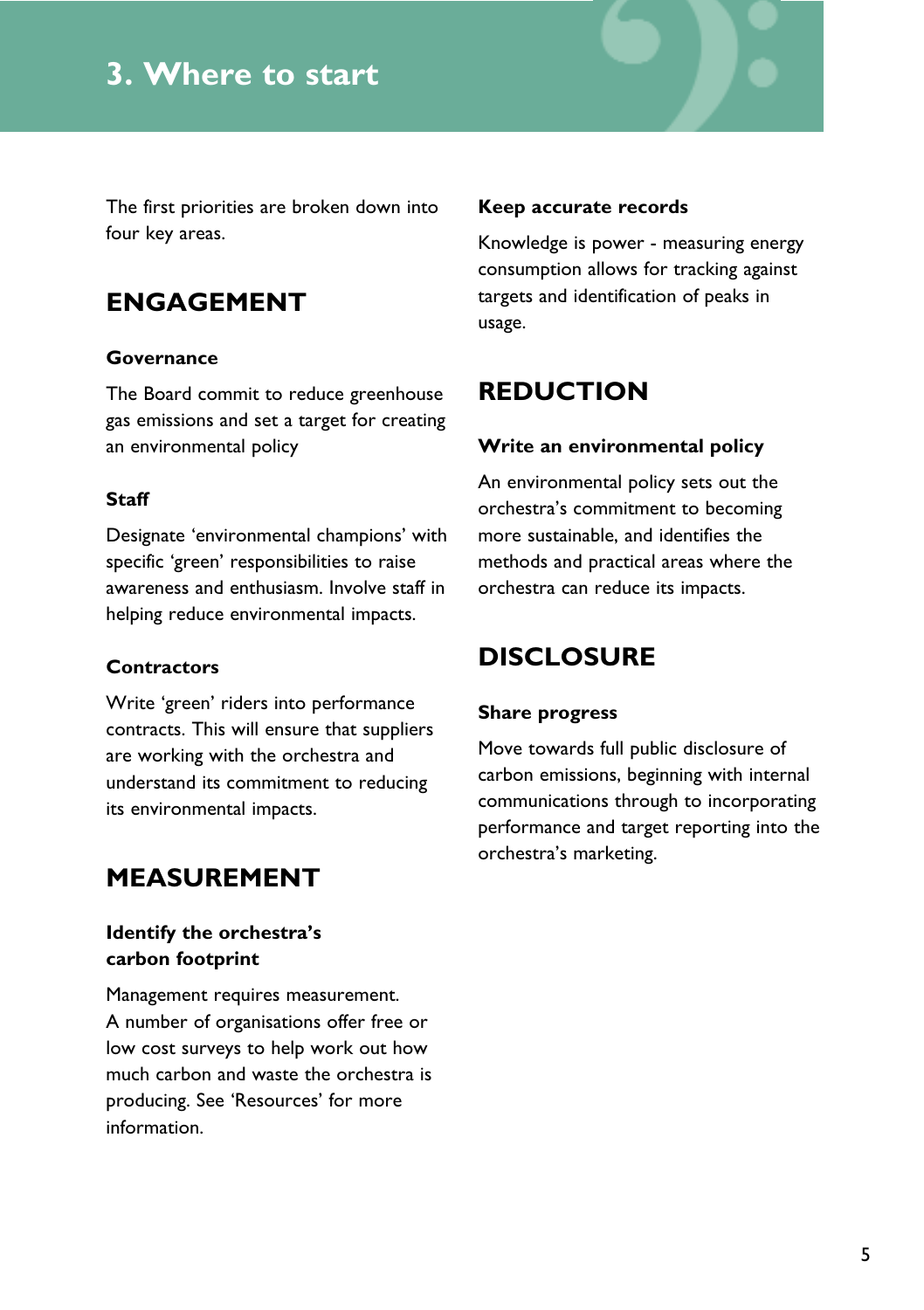#### *BOURNEMOUTH SYMPHONY ORCHESTRA*

*In 2009, Julie's Bicycle released Jam Packed: Audience Travel Part I, which looked into the GHG emissions of audience travel to festivals – in particular, noting a full coach (50 person capacity) has the least carbon emissions of all the transport modes, with 22g carbon dioxide (CO2) per passenger mile (almost 8 times more carbon efficient per person than travelling in a car with two people!). Bournemouth Symphony Orchestra have provided public coaches to their events for the past 10 years, providing a simple way to travel, but also a way to cut the substantial emissions caused by audiences travelling to performances. BSO are seeking sponsorship to extend the service, and currently provide coaches for audiences from Swanage, Weymouth and Shaftesbury, to their events at the Lighthouse in Poole on specific Wednesday events. A return ticket costs as little as £6 in advance, and calls at additional stops along the way. CEO Simon Taylor describes these routes as "very popular, reasonably priced and commercially viable". And it isn't just the audience travel that is taken care of, BSO also transport their musicians by coach for all of their concerts that are outside of Poole and Bournemouth, which covers approximately 70 concerts each year. To provide an additional incentive to travel by coach, should players wish to travel by car (or even car pool) they do not receive compensation for fuel use.* 

#### *TURNER SIMS CONCERT HALL*

*Turner Sims is a concert hall located within the University of Southampton. As Concert Hall Manager, Kevin Appleby, notes, this means that the venue is embedded within a broader environmental project infrastructure, while the University plays an important role in ensuring the Turner Sims' green projects get the go ahead. Throughout the university grounds, a comprehensive recycling scheme is in place, where waste items such as paper, plastics and cans can be easily reused and recycled. The University also runs its own bus service, Uni-link, which has enjoyed year on year growth over the past 10 years and last year carried over 3.5 million passengers. Turner Sims promotes this as a simple transport option and is planning to provide incentives such as free bus rides home if holding a concert ticket. Whilst the majority of print publications including all direct mail letters are printed on recycled paper, and the Turner Sims guides are printed on 55% recycled paper, the brochures have now been made available online, in preparation for the launch of the new website in Summer 2010. Procurement of supplies – such as tea, coffee and more – are all sourced as Fair Trade. The University's automatic metering system within the grounds enables building users, such as Turner Sims, to analyse their energy usage and manage their footprint more easily. Alongside this improved energy management, in 2009 the University made substantial modifications to the duct work in the main air handling plant room – this in turn, helped to save energy in two ways – firstly by reducing the amount of cold air that would need to be heated, and secondly by reducing the necessity to humidify cold winter air, both of which make the space more comfortable for staff and audiences.*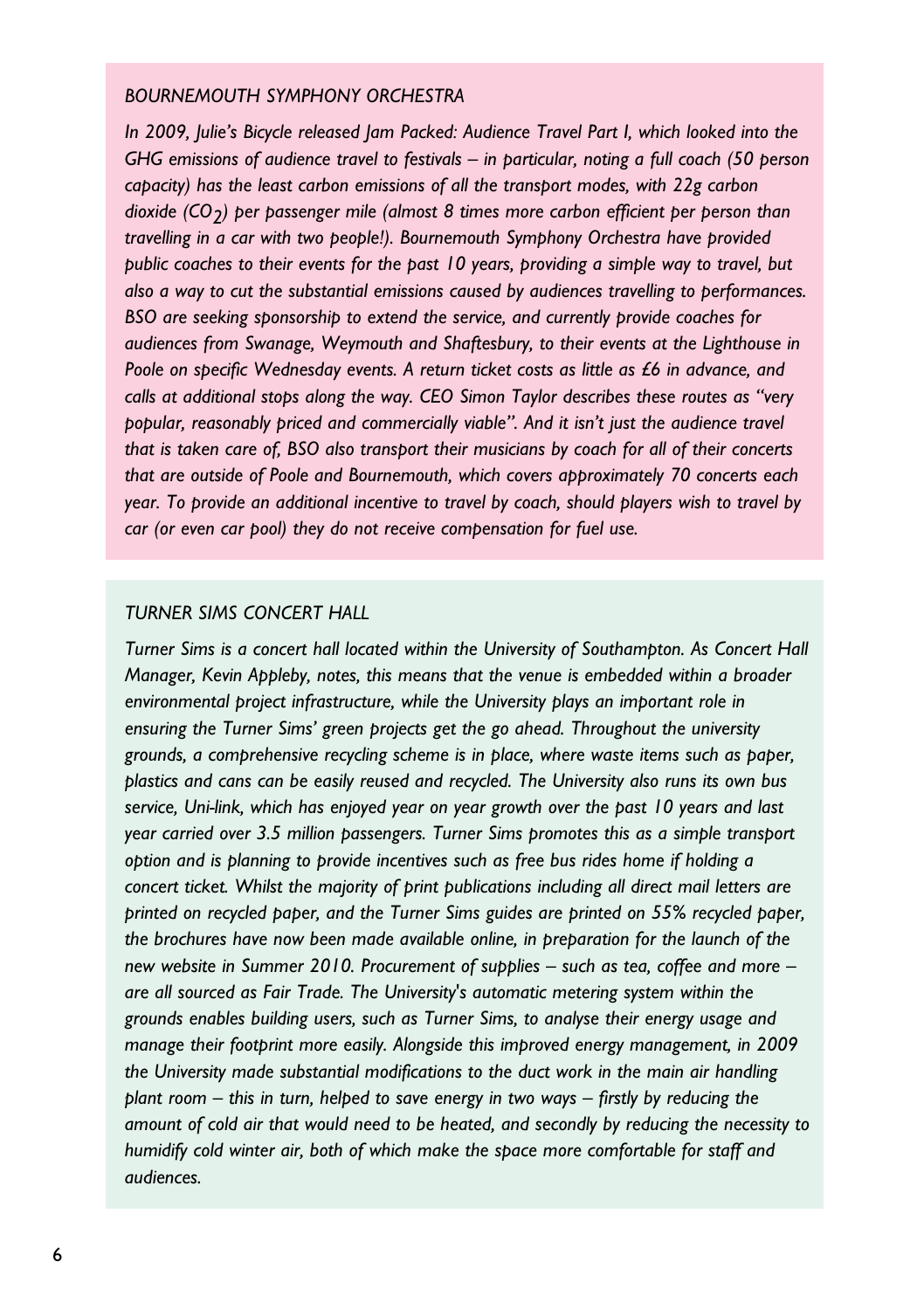# **4. Leadership**

#### **> Who is it for?**

**Trustees, governing bodies, company directors and those with responsibility for orchestral governance and strategy.**

The orchestral sector is part of the industrial economy, like any other sector. It will necessarily participate in the market transformation required to address climate change, and those providing governance for orchestras should be aware of and responsive to these developments. In the UK, the Climate Change Act has set out the likelihood of mandatory emissions reporting within the next few years, while the Carbon Reduction Commitment for the biggest UK energy users (not already part of the Europe-wide Emissions Trading Scheme), is already underway. Key funders including Arts Council England and British Council have recently indicated that environmental considerations and climate change will play a greater part in future priorities and funding strategies.

Creating company-wide commitment to environmental good practice will ensure orchestras are fit for purpose, and can also deliver substantial financial savings through increased energy and resource efficiencies. The implementation of effective monitoring systems will almost inevitably deliver benefits beyond immediate environmental considerations. Demonstrating leadership on these issues is also increasingly important in sustaining a vibrant organisational culture and relationship with audiences.

Trustees or company Directors can:

• issue a statement of commitment, signed by the governing body of the orchestra (e.g. the board, trustees, president), to reduce the greenhouse gas emissions produced from the orchestra's activities. In time, this should be developed into an environmental policy;

• embed clear environmental expectations and responsibilities in the orchestra's management structure;

• incorporate annual reviews and updates on sustainability targets regularly at board meetings;

• ensure the board is kept up to date on environmental legislation and regularly reevaluate policies to reflect relevant changes.

#### *ABBEY ROAD*

*Abbey Road now offers 'electronic scores', which can be hired and used by orchestras when using the studios. These electronic scores enable the composer to make amendments on music notation software, which can then be saved and loaded up direct to the music stands, saving endless printing of music. Although there are some cons – such as additional energy requirements and the inability to amend a section in rehearsal as easily as with paper and pencil – this is certainly an innovation which could reduce material waste.*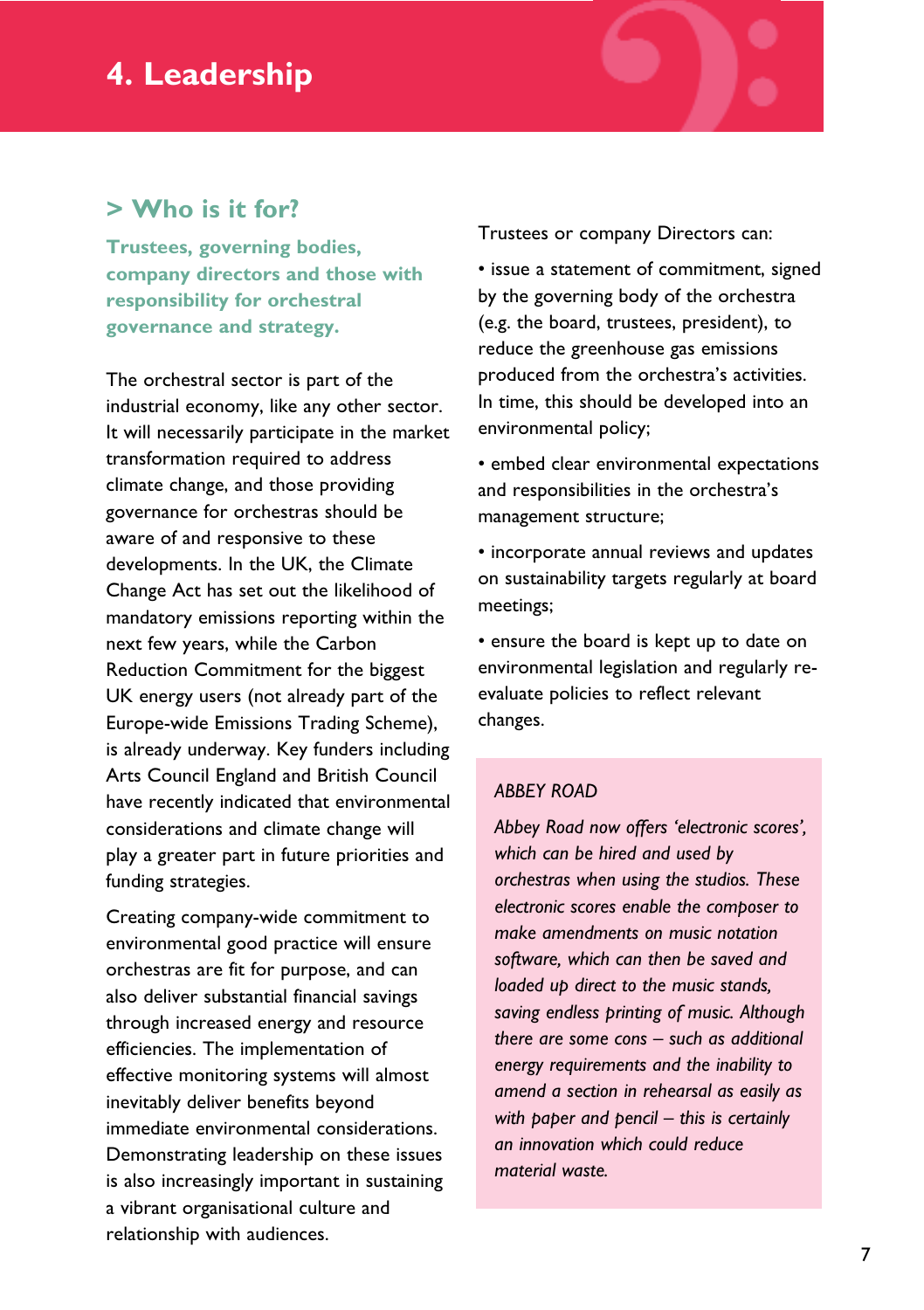# **MANAGEMENT**

## **> Who is it for?**

**Orchestra management, promoters, agents**

#### **Identify the carbon footprint**

Management requires measurement. A number of organisations offer free or low cost surveys to help work out how much carbon and waste the orchestra is producing. See 'Resources' for more information.

#### **Write an environmental policy**

An environmental policy sets out the orchestra's commitment to becoming more sustainable, and identifies the methods and practical areas where the orchestra can reduce its impacts. See 'Resources' for more information.

An environmental management policy typically:

• provides guidance on best practice in managing energy, waste, water and transport;

• sets environmental targets for reducing emissions in these areas for the next financial year;

• contains a plan with actions, responsibilities and deadlines for reaching targets;

• incorporates a process for monitoring and keeping accurate records;

• includes a plan for regularly reviewing the orchestra's success in reducing emissions and how to continually strive for better performance;

• incorporates environmental considerations into all purchasing decisions - from office paper and pens to green electricity and travel;

• can include reference to travel, including transport choice guidelines.

#### **Buildings**

Venues and offices produce significant emissions from energy use and waste. See the 'Buildings' sections for more comprehensive information on how to reduce emissions.

#### **Touring contracts**

Orchestras and agents can insert a green rider into contracts with promoters and venues to ensure a joined up commitment to reducing environmental impact. This can have a large impact throughout the supply chain. See 'Resources' for more information.

#### **Staff**

Form an energy management committee with clear energy management responsibilities to review progress.

Communicate the environmental policy to staff and musicians, and allocate 'green' responsibilities to specific staff members, or 'environmental champions'. See 'Resources' for more information'.

Ensure that commonsensical practice is embedded in staff behaviours: that lights are switched off, waste is reused or recycled where possible and heating and cooling settings are always correct and switched off when spaces are not in use.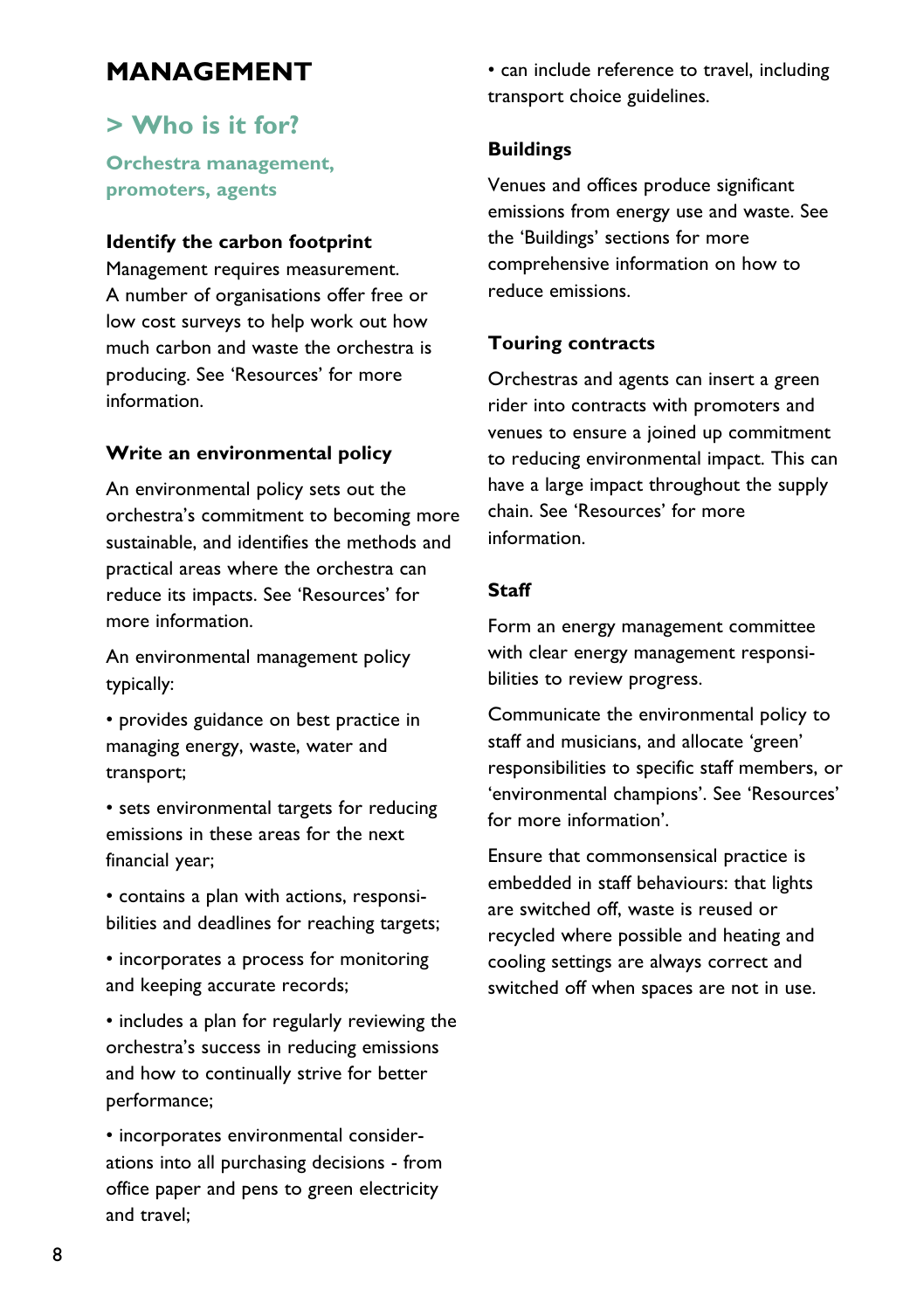# **BUILDINGS**

**Whether owning or renting offices, in residence at a venue or renting rehearsal space, Orchestras can seek to influence building management to improve its energy efficiency, which in turn could achieve significant greenhouse gas emissions reductions and financial savings. While capacity to influence capital investment and building management decisions will vary, day to day practice within the building also have an effect on energy use, so staff engagement is key.**

**> Who is it for? Everyone** 

**> What does it include? Venues, offices, recording studios and rehearsal spaces.**

#### **Measure energy use**

An energy audit will provide a picture of energy use and how to manage and improve it.

An energy audit typically includes:

• measuring energy use (e.g. electricity, gas, oil);

• locating draughts and air leaks;

• checking the building's insulation is adequate;

• inspecting heating and cooling equipment;

Audits can be implemented internally or conducted by a professional. See 'Resources' for more information.

Create an implementation plan setting out targets and a schedule for action to reduce energy use and increase building energy efficiency.

When negotiating a new lease be aware of the buildings Energy Performance Certificate (EPC) rating and use this as an opportunity to ask landlords to upgrade building fabric. See 'Resources' for more information.

#### **Keep accurate records**

Knowledge is power - measuring energy consumption allows for tracking against targets and identification of peaks in usage.

Where building management systems are installed, use these to record plant operation. Identifying when and why energy usage is high can indicate areas for significant savings (e.g. high recorded energy usage could be as a result of heating/cooling/ventilation operating continuously or outside necessary hours). Monitoring also helps ensure heating, cooling and ventilation systems are suitably sized. Regularly service/maintain monitoring equipment to ensure accurate data monitoring. Online tools for energy monitoring are also available. See 'Resources' for more information.

• looking at lighting and bulbs.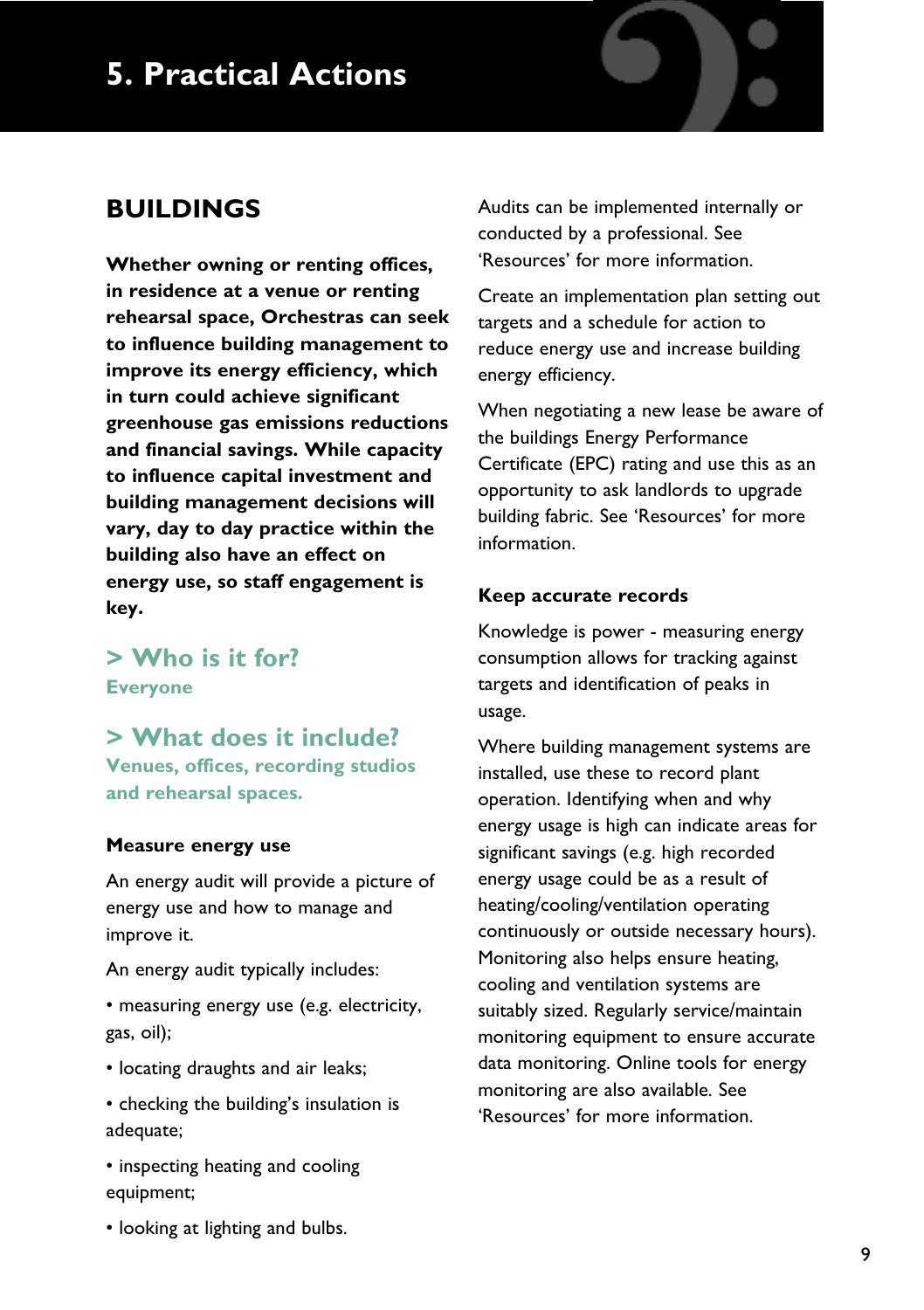#### **Reduce energy use**

#### HEATING, COOLING AND **VENTILATION**

Avoid areas being heated and cooled simultaneously.

Ensure that temperature settings are appropriate:

• establish a 'dead-band' control between heating and cooling so that neither is

#### *ROYAL ALBERT HALL*

*One of the UK's most well known venues, the Royal Albert Hall is currently using SMEasure, a sophisticated energy management tool developed by researchers from the ECI and promoted by Julie's Bicycle, in order to analyse, evaluate and reduce its carbon emissions. The unique venue has also drawn on JB research First Step to inform their energy performance benchmarking and support their participation in other emissions reductions schemes such as the UK government's new 'Invest to Save' plan, which is a commitment to reduce 10% of its carbon emissions by 2010. RAH are also part of an initiative looking to reuse existing Victorian tunnels and infrastructure to share heat between buildings in the South Kensington estate, ensuring venues and locations with excess heat (such as the Imperial College) share with those with less. This project requires the logging of electricity and heat consumption over the Estate, comprising of the Natural History Museum, Science Museum, V&A and Imperial College as well as the Royal Albert Hall. The project will also investigate the possibility of using an Aquifer Thermal Energy Storage system alongside the urban heat-sharing network, to store excess summer heat to use for the winter.* 

turned on until temperatures are outside acceptable levels of comfort (typically 18- 24 degrees Celsius);

• avoid over-ventilation in cooling;

• reduce heating settings in summer and overnight (e.g. set heating in frost protection mode);

• introduce zone controls so energy is used only where it is needed;

• set the thermostat for lower temperatures in largely unstaffed workshops and storage areas;

• review operational times and parameters for heavy use equipment, including chillers (e.g. install automatic controls to reduce over-ventilation). Install timers where required.

• install air quality and temperature sensors in the auditorium to enable the system to run at a reduced rate when the auditorium is not fully occupied;

• locate thermostats away from draughts, direct sunlight, or sources of heat.

Turn on auditorium heating later in the day (closer to performance time).

Regularly check airflows from ventilation systems and ensure filters are clean in airhandling units.

Service thermostats regularly to ensure they are working correctly.

Oversized fan motors in HVAC systems waste energy. Fit a modern Variable Speed Drive (VSD) to control the supply fan motors where appropriate.

Avoid using electric heaters.

#### **LIGHTING**

Switch lights to low-energy bulbs (CFLs and LEDs) including auditoriums, exterior lighting, hoardings, front of house and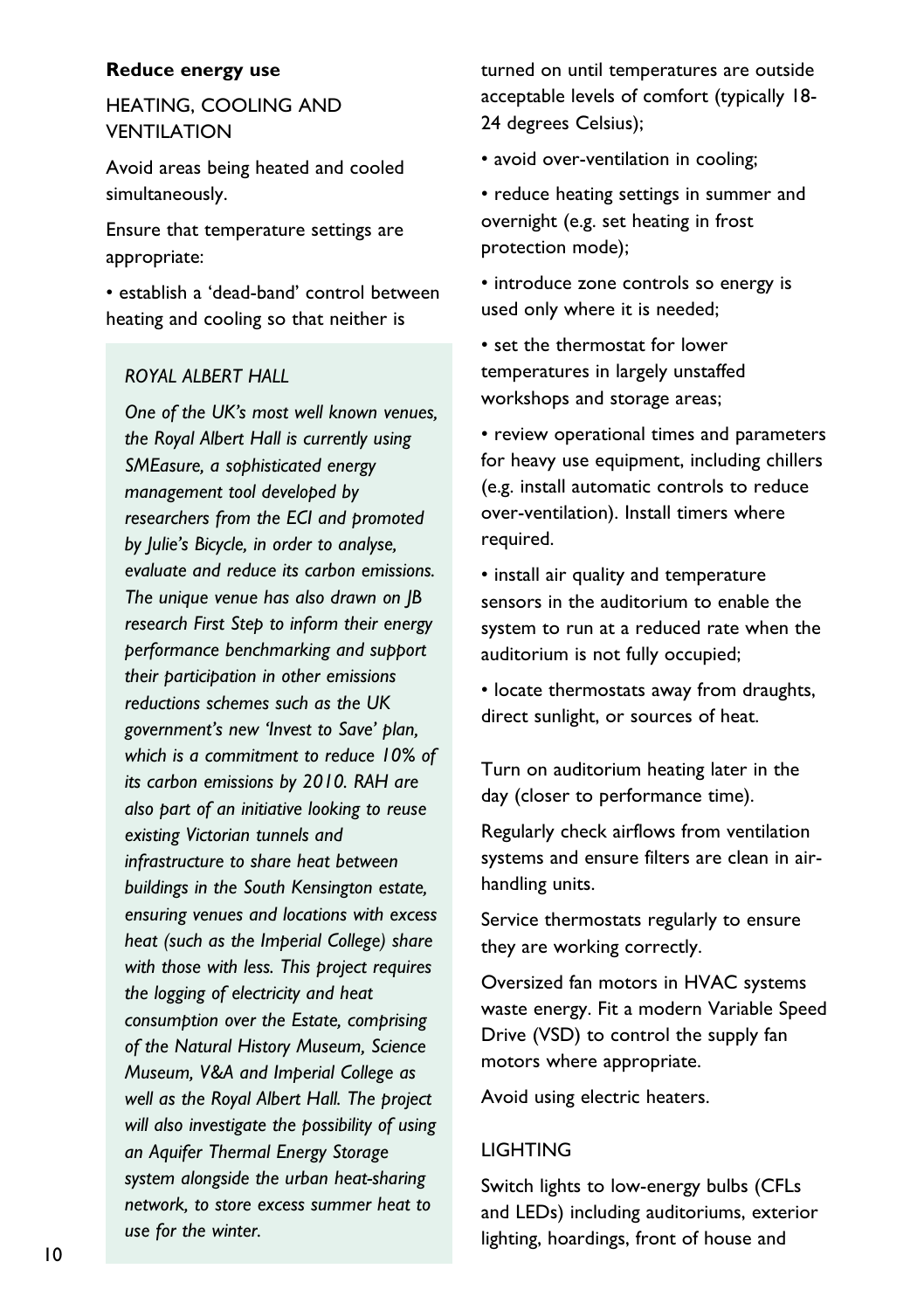backstage, and stage lighting where possible. Using high efficiency compact fluorescent lighting (CFL) reduces power demand by around 60% as well as HVAC cooling needs. Fluorescent lighting provides ten times more light per wattage compared with standard tungsten bulbs.

Minimise the time that staging equipment is left running. Switch off lights and the lighting rig when not in use, including between rehearsals and performances.

Use motion sensors and timer switches to turn off lights in less frequently used spaces such as stairwells, store rooms and bathrooms.

If installing motion sensors, consider using them to switch off heating and ventilation in some areas.

Reduce exterior lighting hours and switch off exterior lighting in the daytime or fit a light meter in conjunction with a timer so that lights do not come on until needed.

Consider rewiring so that areas and equipment can be isolated and turned off when not required.

Where possible turn off all secondary lighting when the building is not in use.

#### EQUIPMENT

Set appliances to energy-saving mode.

Turn off computers, monitors, printers and photocopiers when not in use, overnight and on weekends. Even if all the equipment can't be switched off, turn off the monitor and printer and avoid using screen savers.

When purchasing or hiring technical equipment, ask about energy-efficient alternatives or enquire about more efficient ways to use technical equipment.

#### **Improve energy efficiency**

When replacement is necessary, install energy-efficient heating, cooling and ventilation systems. Employ building service engineers to investigate using heat recovery, heat pumps and absorption chillers.

Build efficiency payback into capital expenditure. For some heating and cooling investments, payback is achieved in around three years.

#### INSULATION

Install insulation in/around hot water storage tanks and pipes; electric heating cupboards; windows and doors; roofs and under floor; and external walls where practical.

Ensure building insulation is brought up to minimum standards and improve further where practical.

#### BOILERS

Check the boiler's efficiency rating. A is the most efficient. Consider switching to high efficiency/condenser boilers and convert oil boilers to gas.

Service the boiler annually: a well-serviced boiler can be 20% more efficient than a poor one.

Reduce the immersion thermostat (if there is one) to 60°C.

Use automated controls (rather than manual); install thermostatic valves in wet radiators.

#### **Support renewable energy**

Consider purchasing 'green tariff' renewable electricity. If the landlord has control over the electricity supplier, ask them to switch. Some smaller premises may not be able to do this because of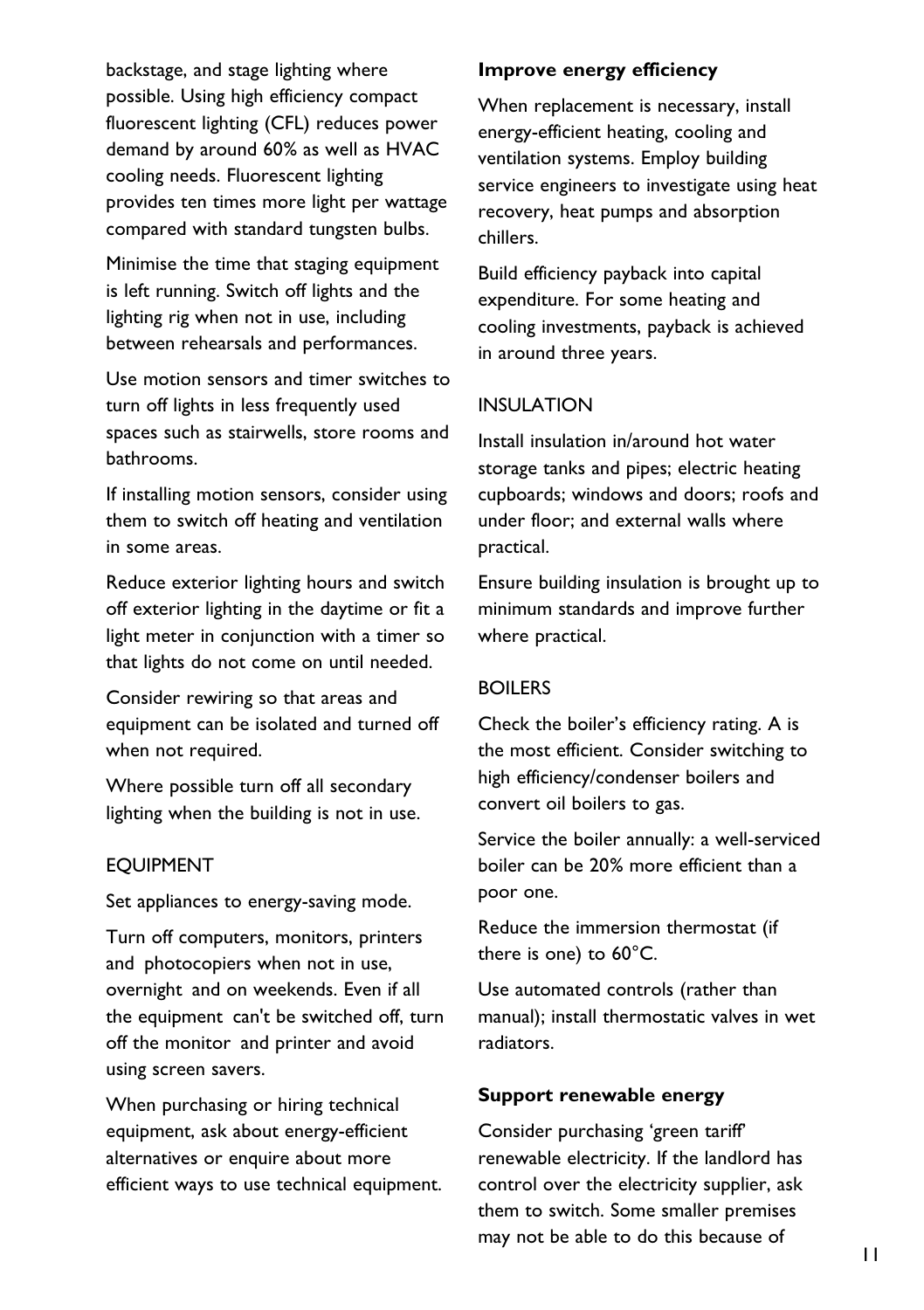cost issues as some green energy suppliers are a little more expensive.

Investigate fitting renewable energy, particularly in large venues, e.g. solar thermal, photovoltaic, heat pumps, or wind power. Interest free loans are available from the Carbon Trust.

Depending on the scale of buildings and activities, installing a combined heat, cooling and power (CHP) system may be appropriate.

#### **Reduce waste, reuse and recycle**

Choose an environmentally friendly office supplier and use recycled materials, especially 100% recycled paper.

Use paper and other stationery fully and responsibly: print double-sided, use electronic rather than hard-copy mail-outs and invitations.

Operate a bin-less office with central recycling points.

Be aware of local council recycling requirements, and ensure recyclable items are separated and collected where necessary. If the landlord has control over waste management, petition for better recycling services.

Recycle and dispose of electronic waste and electrical equipment correctly.

Check regularly for dripping taps and fit washers where needed.

When refurbishing water fittings choose: low-content cisterns; dual-flush toilets; flow restrictors on taps; automatic taps; and aerating taps and showers.

Use filtered drinking water from the mains rather than bottled water.

Aim to use washable plates and cups where possible and biodegradable where not: try to avoid disposables in order to

reduce landfill waste.

Compost food waste - use a superefficient system in the workplace or encourage employees to take it home to their compost bin. Some local councils have a food waste collection service.

Where catering facilities are provided, work with the contractor to reduce waste to landfill and increase the local, seasonal, meat-free, dairy-free and organic choices.

#### **Procurement and supply chain**

Greening the orchestra's supply chain can have a significant impact on resources and materials use, with little cost to the orchestra.

Communicate to service contractors coming into the building the orchestra's environmental policy and practices so that cleaners and technicians don't needlessly waste energy.

Award new contracts on the basis of value for money and whole life costing, not just the lowest price; green purchases may have lower operating or disposal costs.

Choose environmentally friendly cleaning products wherever possible.

Venues can incorporate environmental guidelines into contracts with artists, contractors and suppliers which:

• specify that touring companies and suppliers comply with the venue's energy, recycling and waste management practices and policy;

• create financial incentives to reduce energy consumption with visiting companies. More accurate meter measurements would enable venues/rehearsal spaces to factor energy consumption by equipment and lighting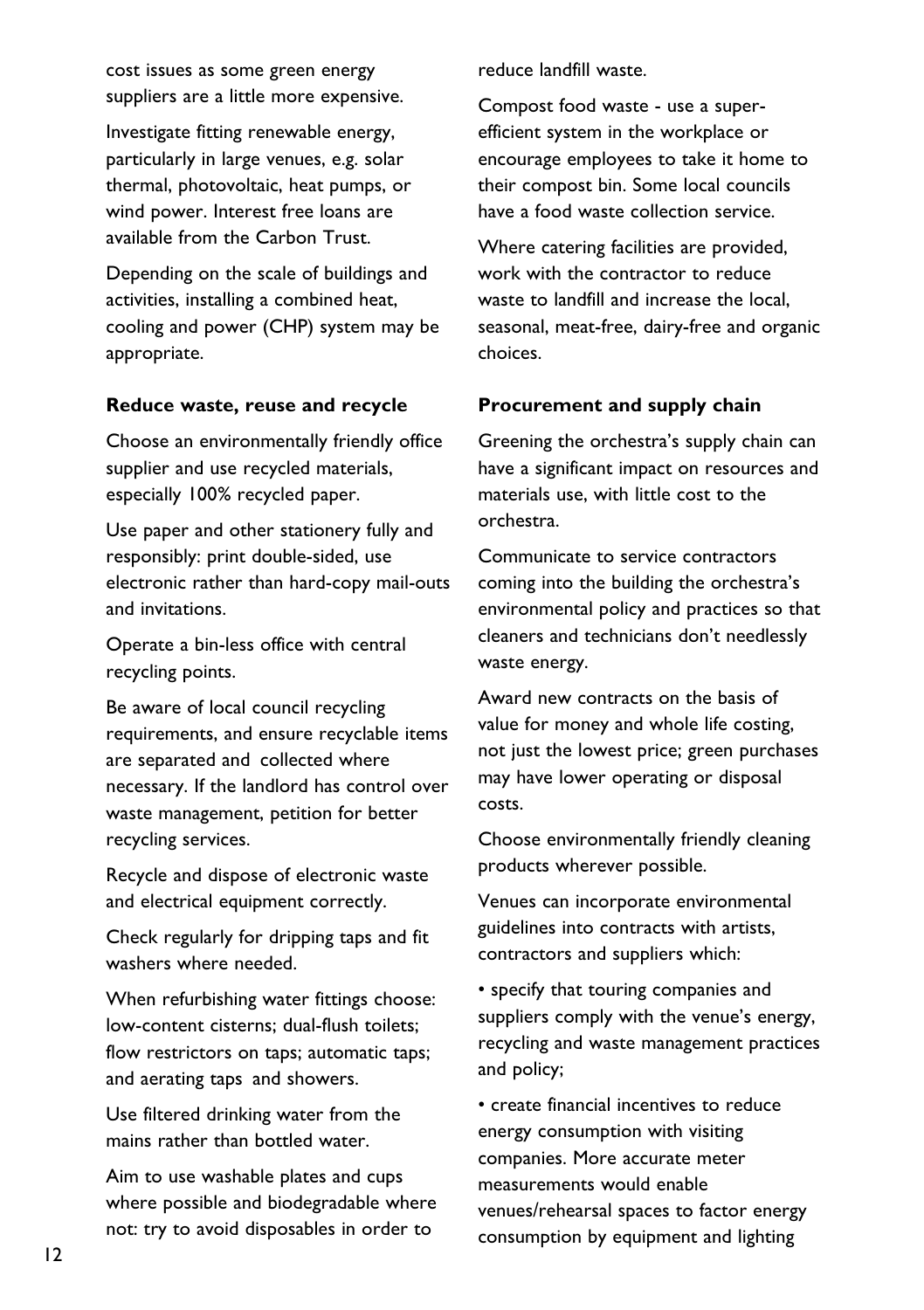into the costs allocated to the performance/space hire.

#### **Staff**

Ensure 'environmental champions' have clear responsibilities, particularly in measuring energy use, and provide training around energy efficiency practices. Communicate environmental policy and cost savings to staff to motivate and maintain action. Where possible, provide incentives to staff who reduce their energy usage.

#### **Agents**

Negotiate to have 'green' riders in contracts between musicians, soloists, conductors, promoters and venues, encouraging green commitments from venues and, where possible, create financial incentives to reduce the environmental impact of tours and performances.

Think about include offsetting travel and other emissions in tour budgets.

Where possible try to rationalise routing and organise residencies for your orchestras to minimise the environmental impacts of travelling.

Book travel as early as possible to reduce the costs of choosing more environmentally friendly transport, such as train travel.

Where lower impact travel may increase travel time for musicians, ensure facilities for maximising musician well-being are considered in tour planning.

See 'Travel and Touring' for more information.

#### **Promoters**

Encourage agents and orchestras to include 'green' riders in contracts, and know what promoted venues can offer to reduce the orchestra's environmental impact getting to, and performing at, the venue.

Ensure that tours make the best use of an orchestra's travel, by encouraging join up between venues, minimising 'exclusion zones' and developing education and outreach opportunities.

Market the venue or festival to orchestras and audiences on the basis of its environmental credentials. See 'Marketing' for more information.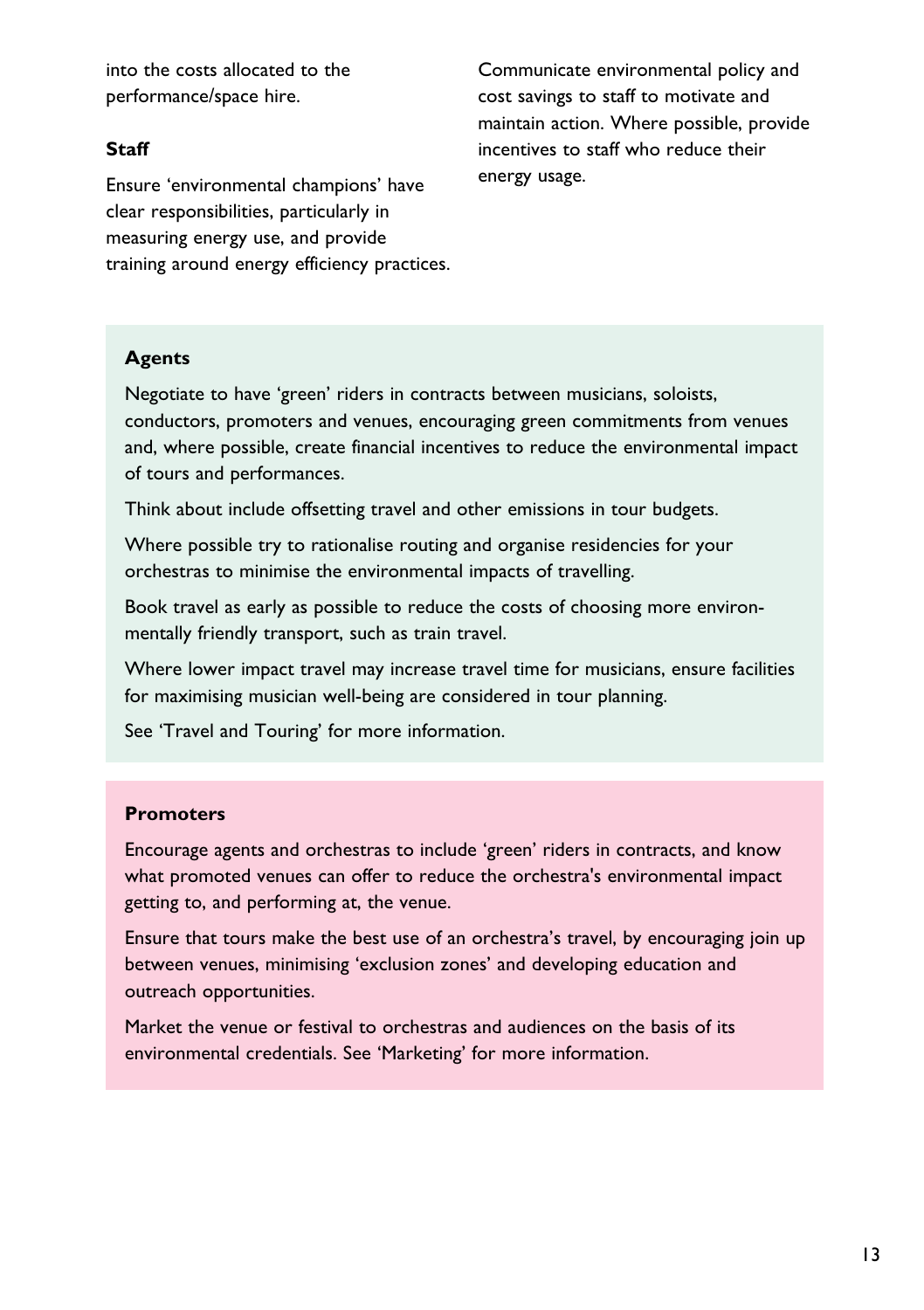# **TRAVEL AND TOURING**

**Touring is key to reaching the widest audiences, but can also be emissions intensive. Shifting away from air travel delivers emissions savings, but current train booking practices, fares and scheduling pose challenges for orchestras who plan well in advance. The orchestral sector may benefit from working collectively to influence the transport providers in these areas.**

#### **> Who is it for?**

**Orchestra management, musicians, soloists, conductors, agents, and everyone involved in planning touring and travel**

#### **Measure travel behaviour**

The best place to start is to carry out a travel audit of the orchestra's travel behaviour to identify where the greatest impacts lie. See 'Resources' for more information.

#### **Travel policy**

Build travel considerations into the environmental policy. This could include, for example, a commitment to use the lowest-emission transport for the orchestra, conductor and soloists when cost effective (e.g. ground travel only within the UK). See 'Resources' for more information.

#### **Pre tour planning**

Think about minimising greenhouse gas emissions from musician and instrument travel when planning tours. Evaluate the carbon savings of different travel modes alongside musician well-being and cost to determine the most efficient travel options. 14 or use low emission taxi companies.

A quick opportunity to save greenhouse gas emissions is to rationalise air travel: planning could allow switching from planes to inter-city trains.

Where possible, develop opportunities for residencies and multiple performances in one locale to showcase the orchestra while reducing the travel impacts and duplicate trips.

Book travel as early as possible to take advantage of public transport early bird and group travel discounts, increasing the cost effectiveness of choosing more environmentally responsible transport.

Plan instrument shipping by ground transportation to avoid freighting by air. Where feasible, such as for percussion, use locally sourced instruments.

#### **Reduce the impact of necessary travel**

Travel by rail rather than flying, substituting domestic and European flights with train journeys.

Choose public transport or coaches to transport musicians and instruments where possible, particularly in place of individual car travel for local and regional performances.

Where car travel is unavoidable, promote car sharing and offer transport for instruments to maximise the number of people per vehicle.

A quick win for energy and carbon saving, which is often undervalued in transport, is to adopt an eco-driving style and to improve staff driving efficiency in both company and personal vehicles. See 'Resources' for more information.

Where possible for urban concerts and rehearsals, use public transport for local travel. If unavoidable, ensure car-pooling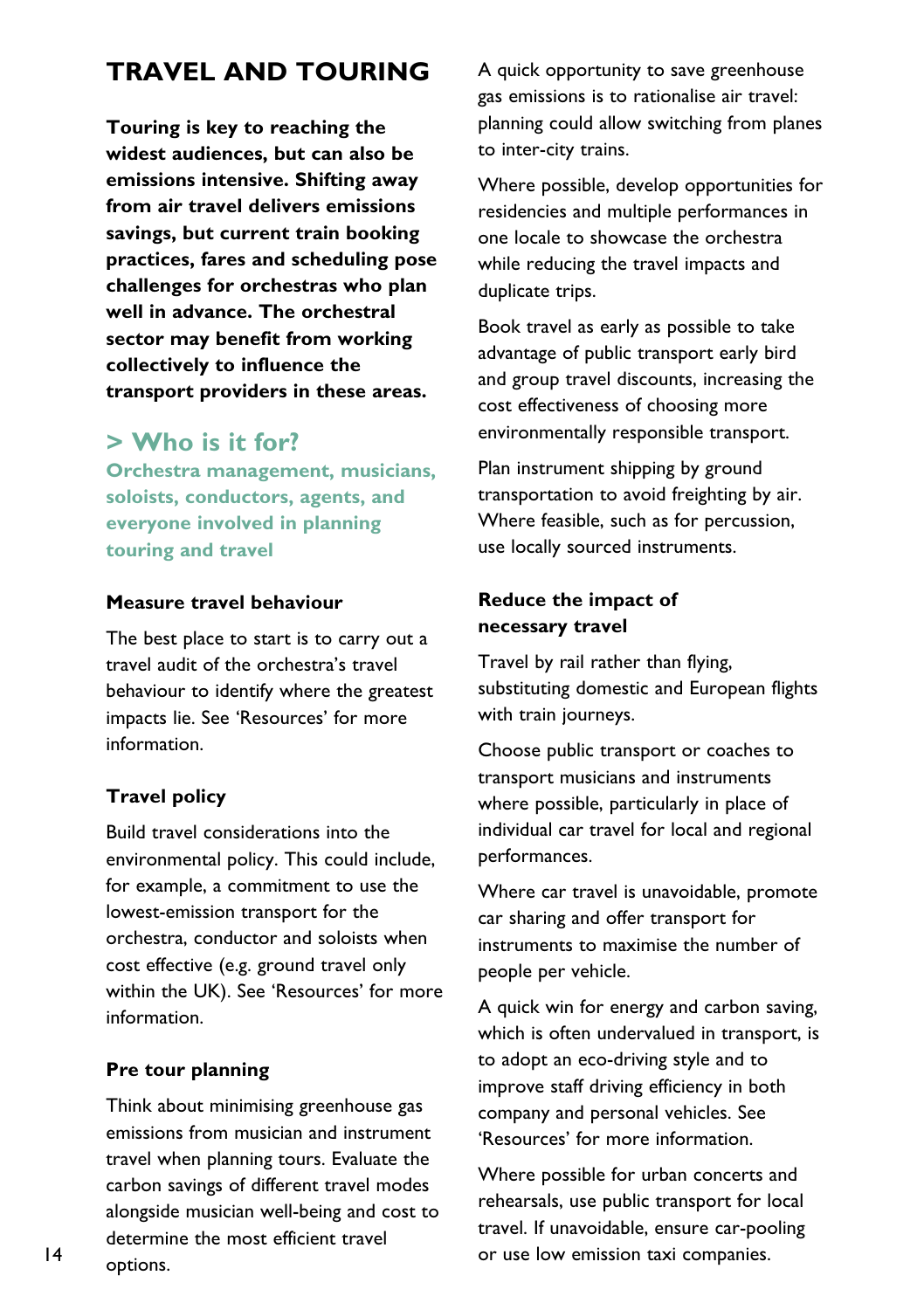#### **Procurement and supply chain**

Incorporate 'green' riders into contracts with venues and suppliers to reduce tour and performance impacts. These could include asking for advance information about each venue, such as recycling, energy management plans, sourcing sustainable food, and local low impact transport for longer engagements and rehearsals.

Choose sustainably and locally sourced merchandise and low-carbon CD packaging for music sold at events.

Select hotels based on good

environmental guidelines and performance.

#### **Staff**

Communicate the orchestra's commitment to lower-carbon touring to the musicians, soloists and conductors, to explain transport choices.

Let the musicians, soloists and conductors know about environmental information for tour venues, such as local recycling and public transport options for longer engagements, to reduce impact while on tour.

#### *WILTSHIRE MUSIC CENTRE*

*The Wiltshire Music Centre may be a smaller venue in comparison to our other case studies of the Barbican and Royal Albert Hall, but it is still making significant progress on reducing their emissions. It's not just their recycling scheme and their plans for bicycle racks that interest us, but their energy management, which really jumped off the page. In Spring 2010, the Centre will be undergoing a new development – the installation of 96 solar panels which will cover 50% of their daytime energy consumption. This, with the appropriate funding, is a giant leap in the direction of a huge reduction in carbon emissions, and it doesn't stop there.*

*The Trust's Environmental Working Group has plans for internal management (listed in the Trust's recently adopted Environmental Policy and Action Plan). They are currently working on staff awareness and look forward to expanding this to external core users and key partners in May. With this in progress, the Trust's CEO and Artistic Director Keith Nimmo is also working with Salisbury Playhouse to plan an event in June to include wider stakeholders. One of a series of Regional Arts Development Days delivered through W&SAA (Wiltshire & Swindon Arts Alliance), this aims to get over 20 local arts organisations actively involved in environmental and sustainability issues. The Centre has also signed up to Climate Friendly Bradford-on-Avon's pledge to make the town Carbon Neutral by 2050. This group is Lottery Funded, and aims to reduce carbon emissions, promoting a greener way of life and raising awareness of climate change within the area.*

*Not forgetting the Centre's public presence, following the launch of its new website in January, an Environmental Page is soon to be added. This will cover the Trust's activities and work planned to further reduce the Centre's environmental impact. With this in place, Keith notes that "by the end of March 2011, we aim to be able to account for our environmental impact and all improvements made".*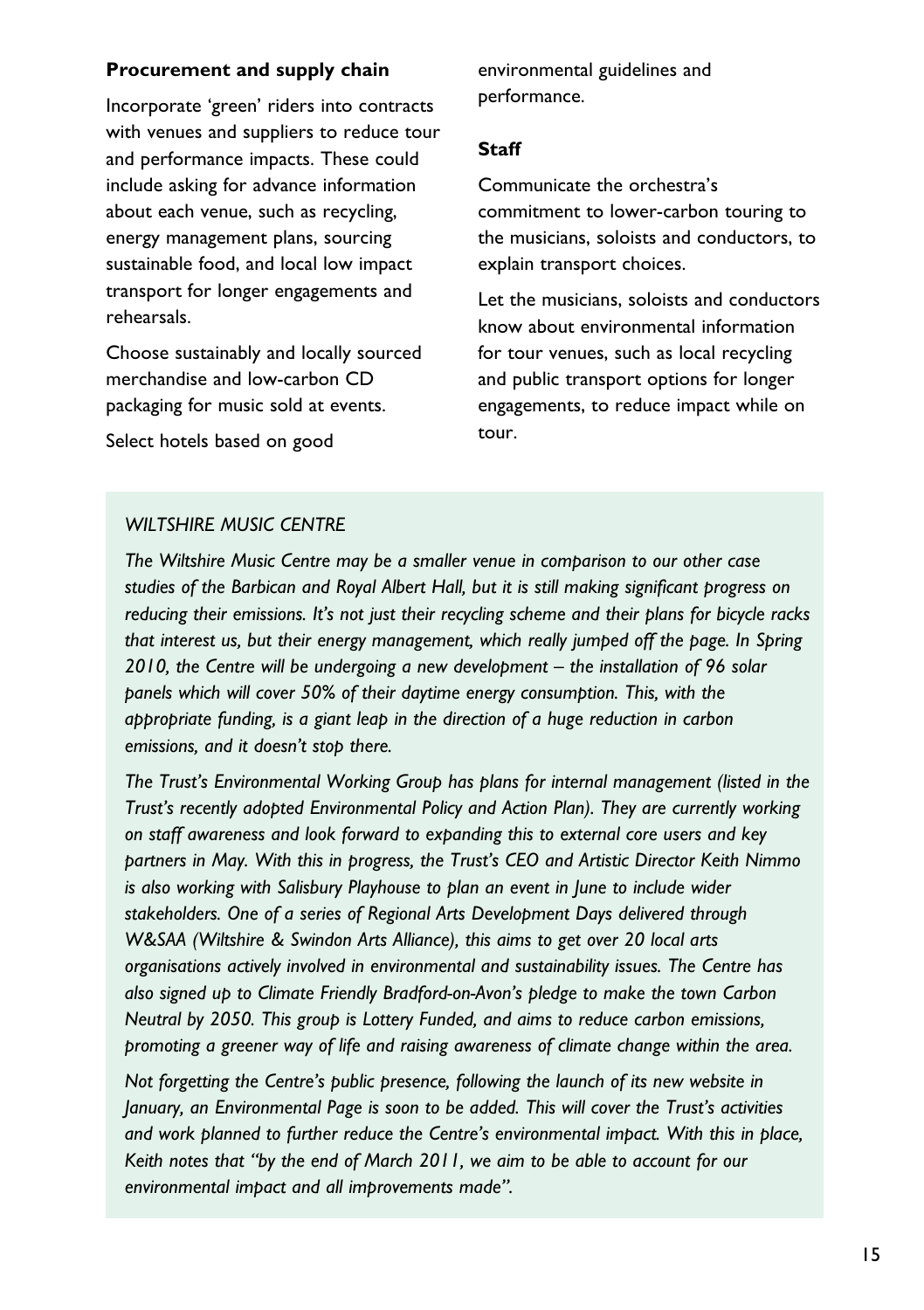# **AUDIENCE TRAVEL**

#### **> Who is it for? Orchestras, promoters, venues**

#### **Measure current impact**

Carry out a travel audit to identify the impacts of audience travel and prioritise the most effective actions to manage and improve it. See 'Resources' for more information.

#### **Inform the audience**

Provide travel information at the point of booking and with the ticket and programme:

• provide greater visibility and links to public transport options on the venue, promoter and orchestra websites;

• make service updates about public transport available at the performance to help audiences get home;

• provide links to walking maps, walking buddy initiatives and car sharing schemes on venue, promoter and orchestra websites.

#### **Encourage public transport use, walking and cycling**

Work with local authorities and travel operators to ensure public transport services work for concertgoers.

Secure special ticket discounts for people arriving via public transport.

Provide coach facilities and agree deals for special coach transport services to events.

Provide "ticket plus transport" options at the point of booking.

Increase car park charges.

Secure special ticket discounts for people arriving on bicycle.

Provide secure bike storage at venues, festivals and concerts.

#### *SAGE GATESHEAD*

*On celebrating their 5th Birthday, The Sage Gateshead released some figures which were collected over their first five years – in which time they have reduced their carbon footprint significantly with electrical and gas consumption already reduced by 25.61% and 28% respectively. Sage Gateshead have also taken further steps to become an environmentally responsible and sustainable business, by signing up to the 10:10 commitment which aims to reduce their carbon emissions by 10% in 2010. Alongside this commitment, they are actively engaged with BS 8901, and all projects including energy usage and impact are closely monitored by their Green Team, dedicated to reducing the venue's environmental footprint any way possible. One of the newer, innovative projects they are starting is to discourage visiting artists consuming endless new bottles of water instead of accepting tap water, as well as installing electric vehicle charging points outside the venue. All of these issues are high priority to the Board, and with their Chair Lord Puttnam, who led for the Government in the House of Lords on the Climate Change Bill, Sage Gateshead looks to show the way forward.*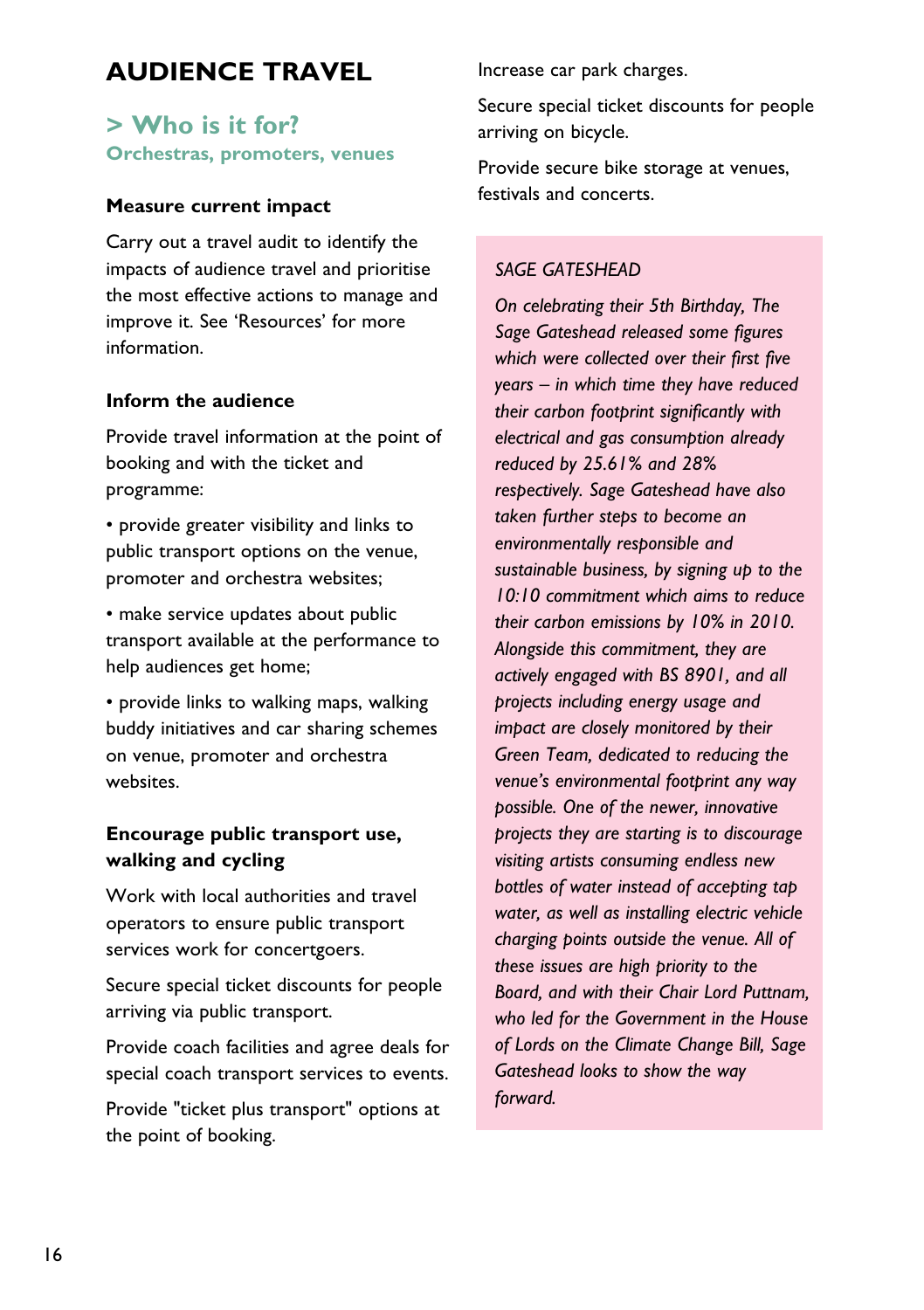# **PERFORMANCES AND REHEARSALS**

Orchestras have limited opportunities to reduce environmental impacts at venues and in rehearsal spaces. However as high-profile incoming clients, orchestras do have a degree of influence and can start by asking more of their spaces. The key areas to think about are energy use, travel to the venue, and reducing waste while there. A few ideas include:

• where possible, choose venues and rehearsal spaces that have good energy performance and energy management plans in place. If regularly used venues do not, ask why not;

• let the orchestra know about the venue's energy and waste management practices, including where to recycle, and a reminder to switch off lights and equipment when not in use;

• think about buying renewable energy certificates or carbon offsets to reduce the impact of energy use during, and travel to and from, performances and rehearsals;

• for performances, make announcements of changes at the venue and online, and avoid printing additional inserts for programmes;

• 'green' riders can be incorporated into contracts encouraging better environmental behaviour.

See 'Buildings' and 'Travel and Touring' for more information.

# **RECORDINGS**

Choose to record live performances. This will reduce the impacts from travel and energy use for additional recording sessions at studios.

Digital delivery of recordings cuts out transportation and emissions resulting from product materials processing. This can deliver particular benefits for orchestras' own labels where production and distribution is centralised rather than licensed globally. However digital music still carries with it an emissions profile via the energy required to store, deliver, stream and playback the music. These impacts are still being determined at this stage – but should be considered when assessing the GHG emissions benefits of music delivery.

With physical product, one of the largest sources of greenhouse gas emissions from recordings is the actual manufacture of CDs and CD packaging. This impact can be reduced by thinking about choosing card-based rather than plastic (jewel casepackaged) packaging. By moving to a pure card option the greenhouse gas emissions from the packaging itself can be virtually elminated. Even a combined card and plastic packaging option would reduce greenhouse gas emissions substantially.<sup>2</sup>

<sup>2</sup> Moving to a pure card option would reduce greenhouse gas emissions from packaging itself by around 95% (excluding transportation and distribution). Moving to a combined card and plastic option would reduce greenhouse gas emissions from packaging itself by over two thirds (excluding transportation and distribution). Julie's Bicycle (ed.), Arup, Environmental Change Institute and Purchasing for Profit (2009). *Impacts and Opportunities: Reducing the Carbon Emissions of CD Packaging*. Julie's Bicycle, London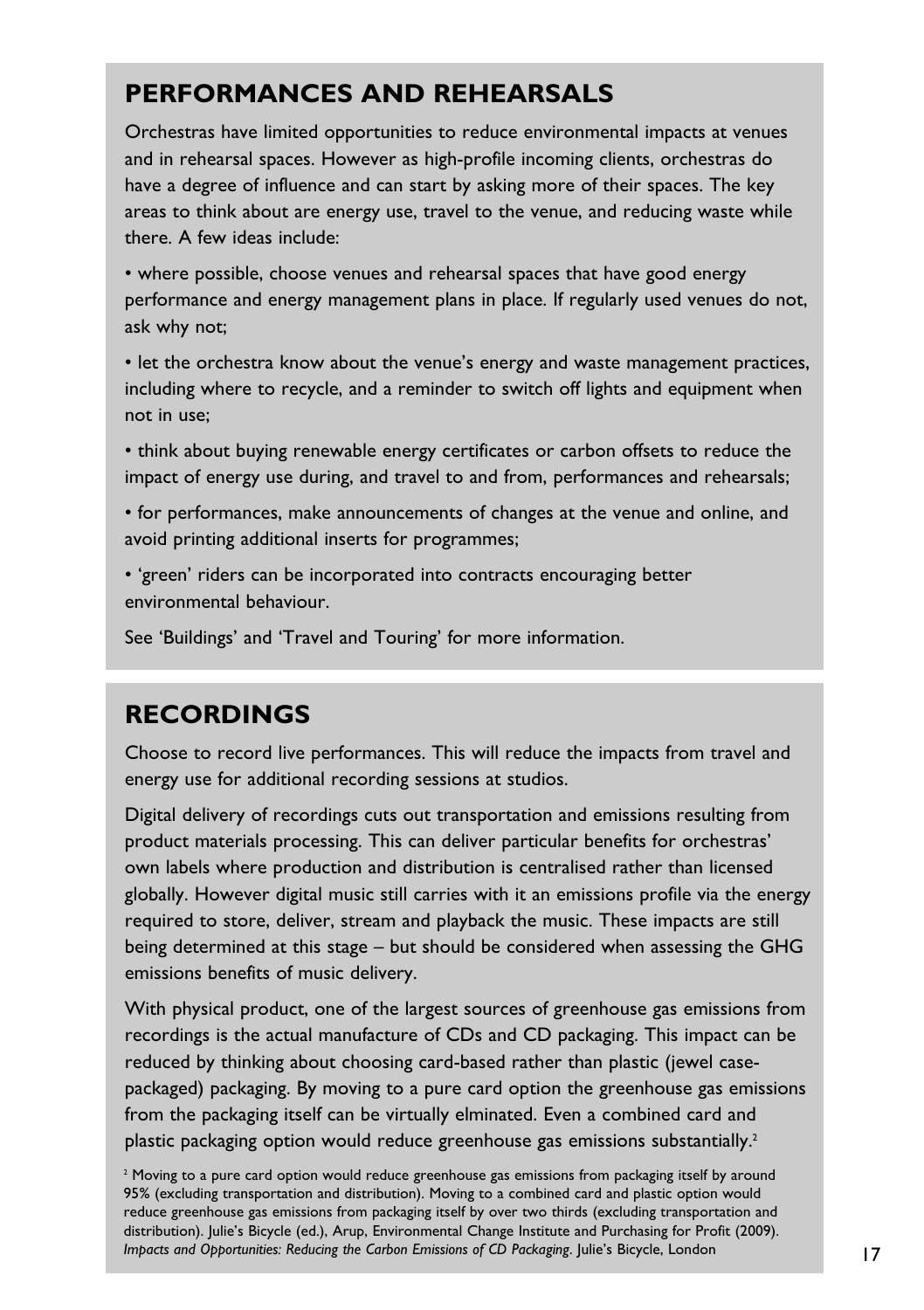# **MARKETING**

**> Who is it for? Orchestra management, promoters, venues.**

\*See 'Buildings' for more information.

#### **Greening marketing**

Choose electronic delivery for mail-outs and marketing materials. Consider shifting to soft copy for key, typically 'high run' documents, such as annual reports.

Wherever possible, use products and supplies from certified sustainable sources. Only use 100% recycled paper and low toxicity inks for programmes and other published material.

If producing merchandise, choose low environmental impact options for CDs, clothing, etc.

#### **Promotion**

Work with visiting artists who are environmental champions to make specific performances or tours low carbon.

Look for sponsorship from companies who can help reduce emissions, e.g. travel operators providing free or low cost train travel to performances.

#### **Audiences**

Tell the audience about the orchestra's commitment to go green: make performances a source of inspiration and a showcase for better thinking and technologies such as low carbon performances.

Show how the orchestra or venue has reduced its greenhouse gas emissions over the last year, and highlight targets for reductions over the coming season.

Secure special ticket discounts for people arriving via low impact travel or public transport.

Provide or promote a simple carbon calculator on websites, and at point of ticket purchase, to show concertgoers how much they can reduce their emissions by travelling, for example, via public transport versus car travel.

#### *BRITTEN SINFONIA*

*For a special performance marking the fourteenth United Nations Climate Change Conference in Poznañ in December 2008, the Britten Sinfonia elected to travel to the event by public transport, with the support of global organisation, Greenpeace. "We travelled by train to Brussels, then picked up two coaches from there" says Concerts Director Hannah Donat, "the players were happy with the arrangements, as we had luxury sleeper coaches and they enjoyed the novelty of the experience". According to Hannah it was relatively straight-forward to plan, and Britten Sinfonia would definitely like to use this as an option again in the future. "We would love to travel this way again" says Hannah, "but it was very expensive...we would only be able to do this again if we had the time available in the schedule and the budget!"*

*Inside the UK, Britten Sinfonia also travel to their smaller events by coach, including Bradford-on-Avon, Dartington, Leeds and Cockermouth in the Lake District.*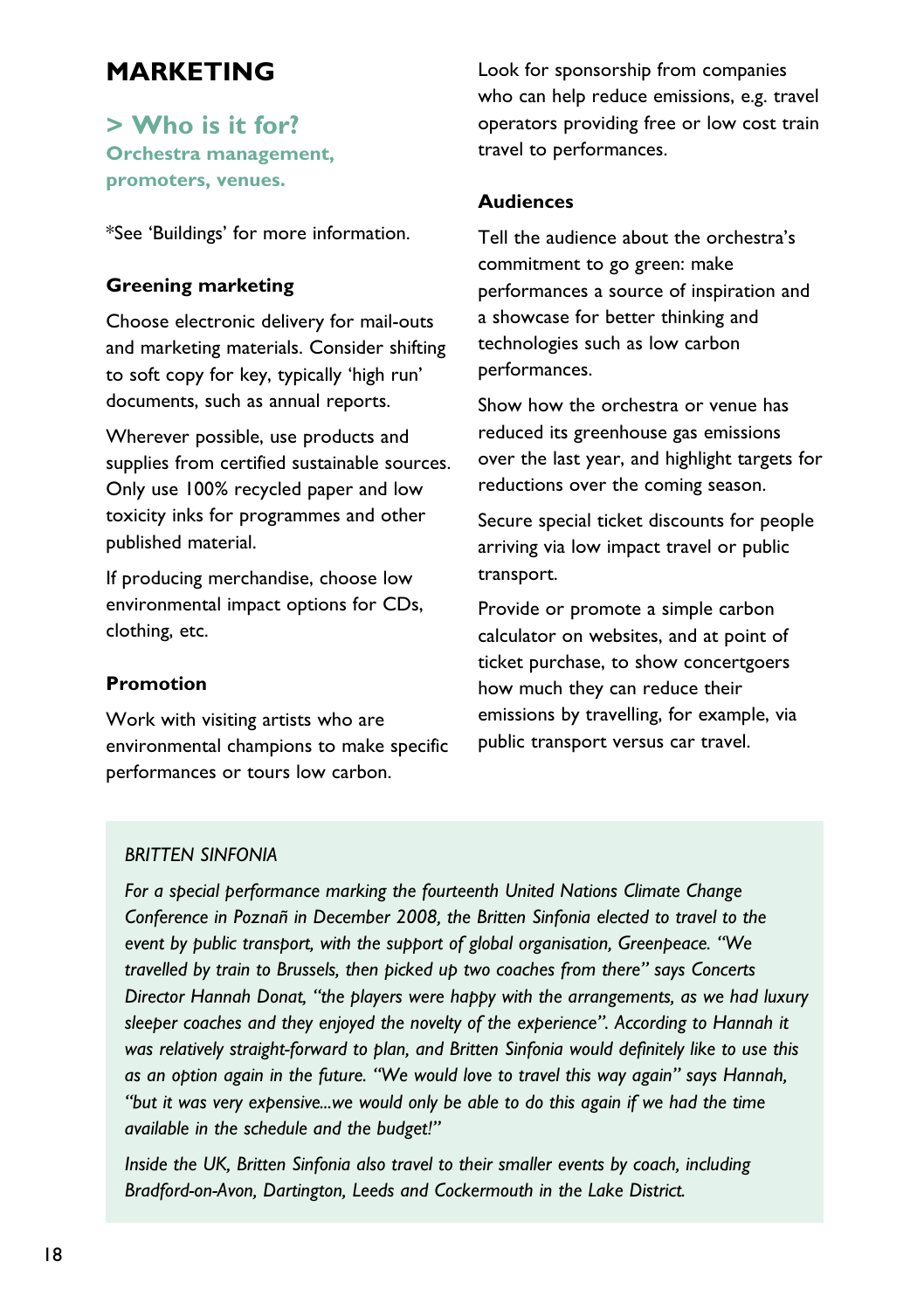# **6. Glossary**

**Carbon Dioxide**. A naturally occurring gas, and a by-product of burning fossil fuels and biomass, as well as land-use changes and other industrial processes. It is the principal anthropogenic greenhouse gas that affects the Earth's radiative balance. It is the reference gas against which other greenhouse gases are measured and therefore has a Global Warming Potential of 1.

Carbon Dioxide Equivalent (CO<sub>2</sub>e). The universal unit of measurement used to indicate the global warming potential (GWP) of each of the six Kyoto greenhouse gases. It is used to evaluate the impacts of releasing (or avoiding the release of) different greenhouse gases.

**Compact Fluorescent Lightbulbs (CFL)**.

Compact fluorescent light bulbs are 75% more efficient than incandescent light bulbs and last up to 10 times longer. When the light is switched on the current causes gases inside the light bulb to produce ultraviolet light which excites a fluorescent coating in the tube, emitting visible light.

**Climate**. Climate in a narrow sense is usually defined as the "average weather," or more rigorously, as the statistical description in terms of the mean and variability of relevant quantities over a period of time ranging from months to thousands of years. The classical period is three decades as defined by the World Meteorological Organization (WMO). These quantities are most often surface variables such as temperature, precipitation, and wind.

**Climate change**. A change of climate which is attributed directly or indirectly to human activity that alters the composition of the global atmosphere and which is in addition to natural climate variability over comparable time periods.

**Copenhagen Accord**. The outcome of the 15th Conference of Parties at the United Nations Conference on Climate Change held in Copenhagen in December 2009. It was hoped the Conference would replace or extend the Kyoto Protocol (see below) which will expire in 2012. However the outcome was an accord reached between the US, China, India, Brazil and South Africa which still has to be endorsed by the 193 countries at the talk in order to become an official UN agreement. Countries have been asked to submit their pledges for curbing carbon emissions by 2020, by February 1st 2010. The Accord recognises limiting temperature rises to less than 2°C above pre-industrial levels.

**Direct emissions**. Emissions that are produced by organisation-owned equipment or emissions from organisation-owned premises, such as carbon dioxide from electricity generators, gas boilers and vehicles, or methane from landfill sites.

**Emissions**. The release of a substance (usually a gas when referring to climate change) into the atmosphere. Global warming. The continuous gradual rise of the earth's surface temperature thought to be caused by the greenhouse effect and responsible for changes in global climate patterns.

**Global Warming Potential (GWP)**. The GWP is an index that compares the relative potential (to  $CO<sub>2</sub>$ ) of the six greenhouse gases to contribute to global warming i.e. the additional heat/energy which is retained in the Earth's ecosystem through the release of this gas into the atmosphere. The additional heat/energy impact of all other greenhouse gases are compared with the impacts of carbon dioxide  $(CO<sub>2</sub>)$  and referred to in terms of a  $CO<sub>2</sub>$ equivalent ( $CO<sub>2</sub>e$ ) e.g. Carbon dioxide has been designated a GWP of 1, Methane has a GWP of 21.

**Greenhouse Effect**. Trapping and buildup of heat in the atmosphere (troposphere) near the Earth's surface. Some of the heat flowing back towards space from the Earth's surface is absorbed by water vapour, carbon dioxide, ozone, and several other gases in the atmosphere and then reradiated back toward the Earth's surface. If the atmospheric concentrations of these greenhouse gases rise, the average temperature of the lower atmosphere will gradually increase.

**Greenhouse gases (GHG)**. The current IPCC inventory includes six major greenhouse gases. These are Carbon dioxide  $(CO<sub>2</sub>)$ , Methane (CH<sub>4</sub>), Nitrous oxide (N<sub>2</sub>O), Hydrofluorocarbons (HFCs), Perfluorocarbons (PFCs), Sulphur hexafluoride (SF6).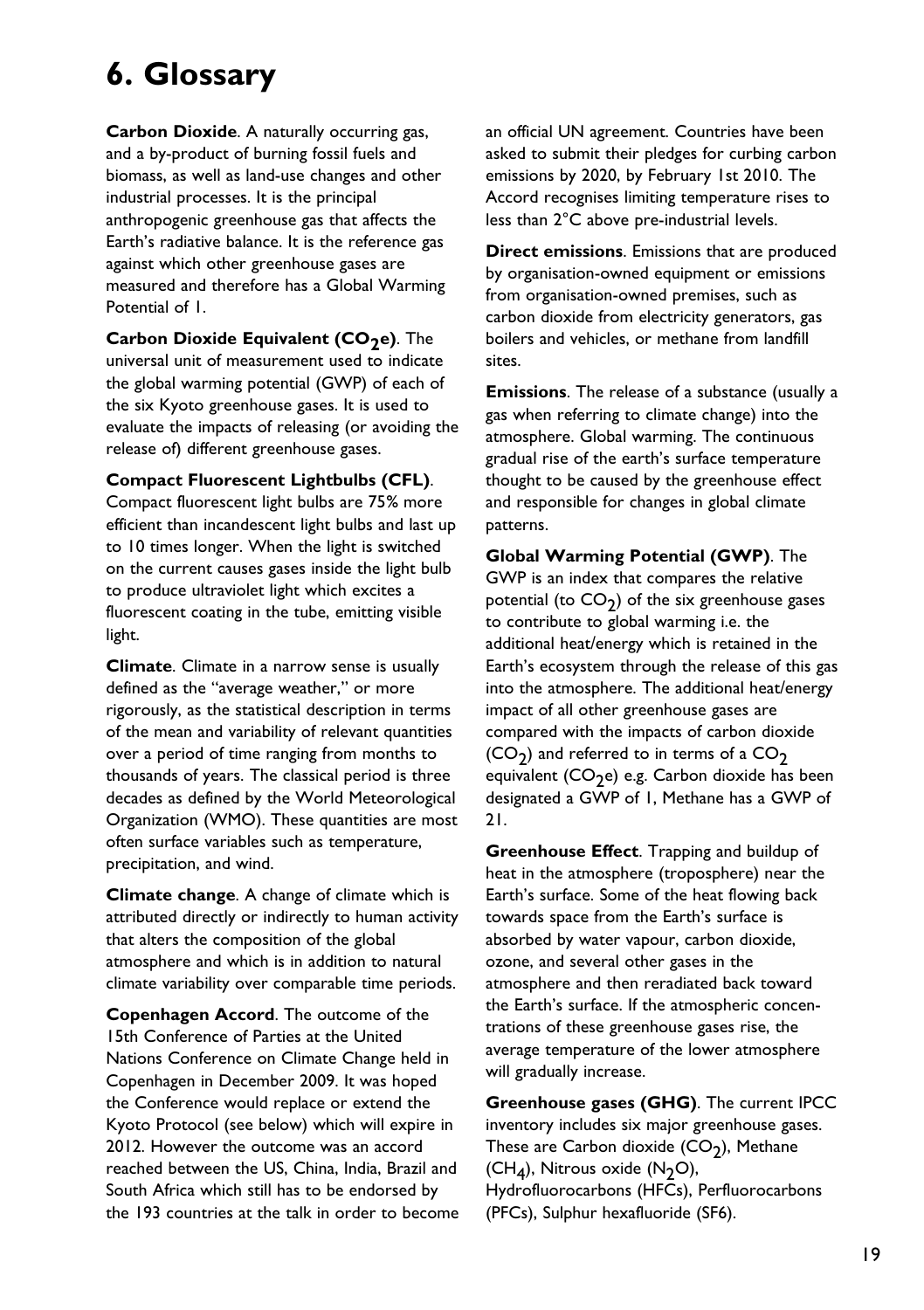#### **Heating, ventilation and air-conditioning (HVAC)**. HVAC systems control the temperature, moisture level and air quality inside buildings.

**IPCC**. The Intergovernmental Panel on Climate Change. A special intergovernmental body established by the United Nations Environment Programme (UNEP) and the World Meteorological Organisation (WMO) to provide assessments of the results of climate change research to policy makers. The Greenhouse Gas Inventory Guidelines are being developed under the auspices of the IPCC and will be recommended for use by parties to the Framework Convention on Climate Change. Indirect emissions. Emissions that are a consequence of the activities of the reporting company but occur from sources owned or controlled by another organisation or individual. They include all outsourced power generation (e.g. electricity, hot water), outsourced services (e.g. waste disposal, business travel, transport of company-owned goods) and outsourced manufacturing processes. Indirect emissions also cover the activities of franchised companies and the emissions associated with downstream and/or upstream manufacture, transport and disposal of products used by the organisation, referred to as product life-cycle emissions.

**Kyoto Protocol**. The Kyoto Protocol originated at the 3rd Conference of the Parties (COP) to the United Nations Convention on Climate Change held in Kyoto, Japan in December 1997. It specifies the level of emission reductions, deadlines and methodologies that signatory countries (i.e. countries who have signed the Kyoto Protocol) are to achieve.

**Light emitting diode (LED).** Light emitting diodes radiate light when electricity is passed through a semiconductor. LEDs are more than 80% more efficient than incandescent light bulbs, which use electricity to heat a filament which glows when hot. Replacing incandescent light bulbs with LEDs reduces energy demand for both lighting and for heating.

**United Nations Framework Convention on Climate Change (UNFCCC)**. The

Convention on Climate Change sets an overall framework for intergovernmental efforts to tackle the challenge posed by climate change. It recognizes that the climate system is a shared resource whose stability can be affected by industrial and other emissions of carbon dioxide and other greenhouse gases. The Convention enjoys near universal membership, with 189 countries having ratified.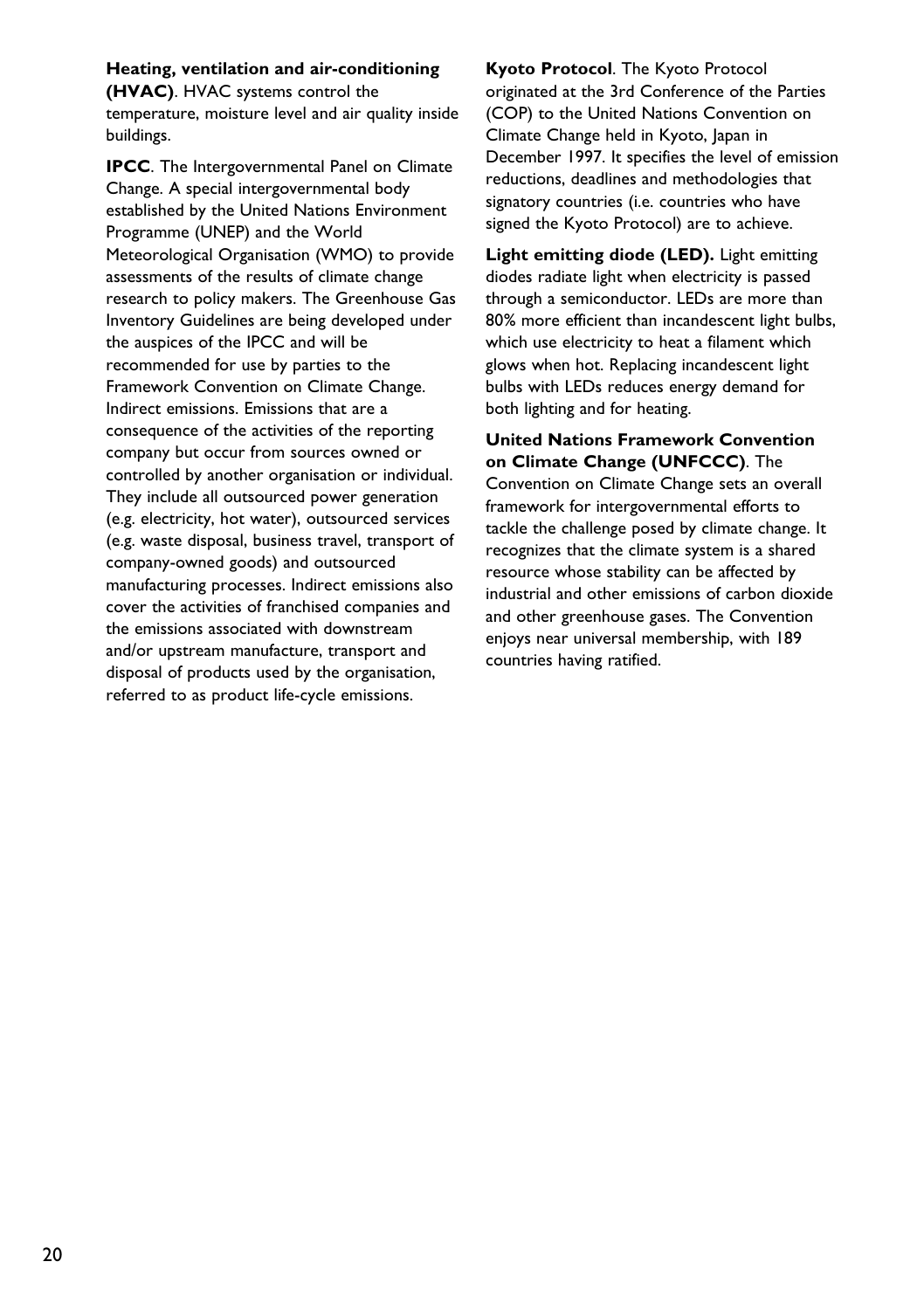# **7. Resources**

# **General**

#### **Business Link**

www.business link.gov.uk Extensive information on environmental management systems, policies, taxes and tax breaks.

**The Carbon Trust** www.carbontrust.co.uk

**Energy Savings Trust** www.energysavingtrust.org.uk

#### **Global Action Plan** -

environmental training for businesses. www.globalactionplan.org.uk

#### **Carbon measurement methodologies**

#### **GHG Protocol**

The GHG Protocol is the internationally recognised standard for corporate accounting and reporting of greenhouse gas emissions developed jointly by the World Resources Institute (WRI) and World Business Council for Sustainable Development (WBCSD).

#### **ISO14064-1 – Greenhouse gases**

A specification with guidance at the organisation level for quantification and reporting of greenhouse gas emissions and removals.

#### **Department of Environment, Food and Rural Affairs/Department of Energy and Climate Change**

In line with the UK Climate Change Act 2008, DEFRA/DECC have published guidance on emissions reporting for businesses including

guidance on what conversion factors to apply to the activities included within the carbon footprint.

# **Driving and Travel**

#### **AA Environmental Driving**

www.theaa.com/aattitude/drivin g-truths/environment/ index.jsp

**EcoDriving** www.ecodriving.com/eng/

#### **The Man in Seat Sixty-One**

- a site to help plan overland travel instead of flying. www.seat61.com

**The Transport Direct** includes useful planning information and free tools to add to websites for calculating travel emissions. www.transportdirect.info See also GHG Measurement below.

**Transport for London employee Travel Policy** www.tfl.gov.uk/assets/download s/.../travel-at-work-policy.pdf

#### **Environmental Management Systems**

**ISO14001** – Environmental Management System Provides a framework for the development of an environmental management system and the supporting audit programme.

**BS8555** – Building on BS EN ISO 14001 and the EU Eco-Management and Audit Scheme (EMAS), this British Standard provides guidance to all organisations on the phased implementation, maintenance and improvement of a formal Environmental Management

System (EMS).

**BS8901** is the British Standard that provides requirements for planning and managing sustainable events of all sizes and types.

# **Offsetting**

The UK Government has a new Quality Assurance Scheme for Carbon Offsetting. Find out more at Directgov http://tinyurl.com/y9am6b6 or Act on  $CO<sub>2</sub>$ http://tinyurl.com/ygvdzph

### **Procurement**

#### **Green Procurement Code**

For help with designing a green procurement policy and incorporating green specifications into bought or designed products or services. www. greenprocurementcode.co.uk

#### **Green Electricity Marketplace**

A site to find out more about green electricity tariffs. www.greenelectricity.org

## **Regulatory schemes**

#### **Energy Performance Certificates (EPCs) and Display Energy Certificates (DECs).**

Mandatory for any building being built, sold or rented, the EPC includes an A-G rating of the energy efficiency and carbon emissions of the building. DECs are required of buildings occupied by a public authority or institution and buildings more than 1,000m2 in floor area.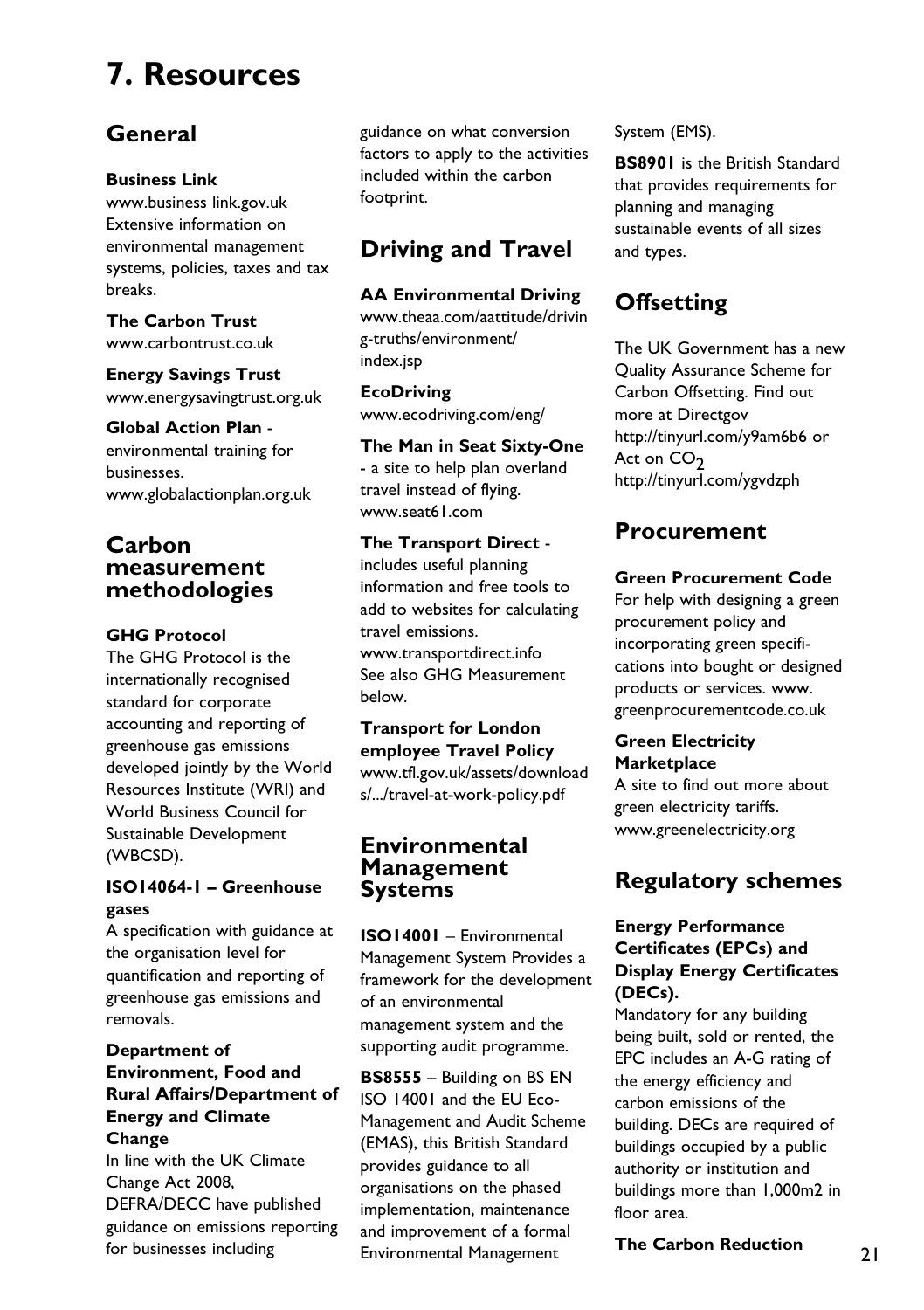#### **Commitment (CRC)**

An emissions trading scheme that will achieve reductions and affects all government departments and large businesses whose annual halfhourly metered electricity use is above 6,000 megawatt-hours (MWh).

#### **Sustainability Reporting**

The Global Reporting Initiative (GRI) is a network-based organisation that has pioneered the development of a widely used sustainability reporting framework. They are committed to its continuous improvement and application worldwide. This framework sets out the principles and indicators that organisations can use to measure and report their economic, environmental, and social performance.

# **TOOLS**

#### **Action Plans and management**

#### **Eventberry eventberry.com**

Eventberry is a web-based tool designed to enable sustainable event management and BS8901 compliance.

*See also Arts Energy Toolkit and DCMS Toolkit (below)*

#### **Energy and Emissions Monitoring and Management**

#### **SMEasure smeasure.org.uk**

SMEasure is a web-based tool for building energy use analysis and carbon monitoring. Unlike the calculators listed above which are an annual or one-off "snapshot". Using regular meter readings and incorporating weather-energy analysis, SMEasure analyses building

performance on a weekly basis. It has been developed specifically for the needs of small and medium-sized businesses.

#### **GHG Measurement**

#### **Arts Energy Toolkit artsenergy.org.uk**

Arts Council England has developed a self-assessment web-based toolkit for arts organisations to help them implement an effective energy management programme including an action plan. Measures building energy use only, in kWh but not  $CO<sub>2</sub>$ 

#### **Carbon Trust http://bit.ly/4yoQ0K**

Web-based calculator that helps organisations calculate their annual carbon footprint using data on fuel and vehicle usage, the company's electricity bill and employee travel. An indicator tool that uses energy bills and sector type is also available.

#### **DCMS Toolkit http://bit.ly/5ugUFg**

A downloadable documentbased toolkit that provides guidance on how to develop a carbon policy and gather data to produce an annual carbon footprint.

#### **IG (Industry Green) tools juliesbicycle.com/industrygreen**

Web-based tools designed specifically for creative sector organisations to measure and benchmark annual GHG emissions resulting from venues, festivals and outdoor events and offices.

#### **Voluntary, sectorspecific initiatives or awards schemes**

#### **British Standards Institute (BSI) and International Organisation for Standardisation (ISO)**  Provide both guidance for implementing an environmental management system (see below) and a standard against which organisations can be certified by a third party

#### **The Building Research Establishment's Environmental Assessment Methodology (BREEAM)**

assessor.

Can be applied to all nonresidential building refurbishments and new builds.

#### **The Carbon Trust Standard**

Awarded to organisations that measure, manage and reduce their carbon footprint.

#### **Carbon Disclosure Project**

Operates the only global climate change reporting system for any organisation wishing to, or requested to, publicly report their greenhouse gas emissions and climate change strategies.

#### **EMAS - the Eco-Management and Audit Scheme**

A voluntary initiative established by European regulation to improve companies' environmental performance.

#### **Industry Green**

A certification scheme tailored to the creative industries. Industry Green provides a framework for ongoing GHG emissions reductions.

#### **The Green Tourism Business Scheme**

The national sustainable tourism certification scheme  $for the IJK$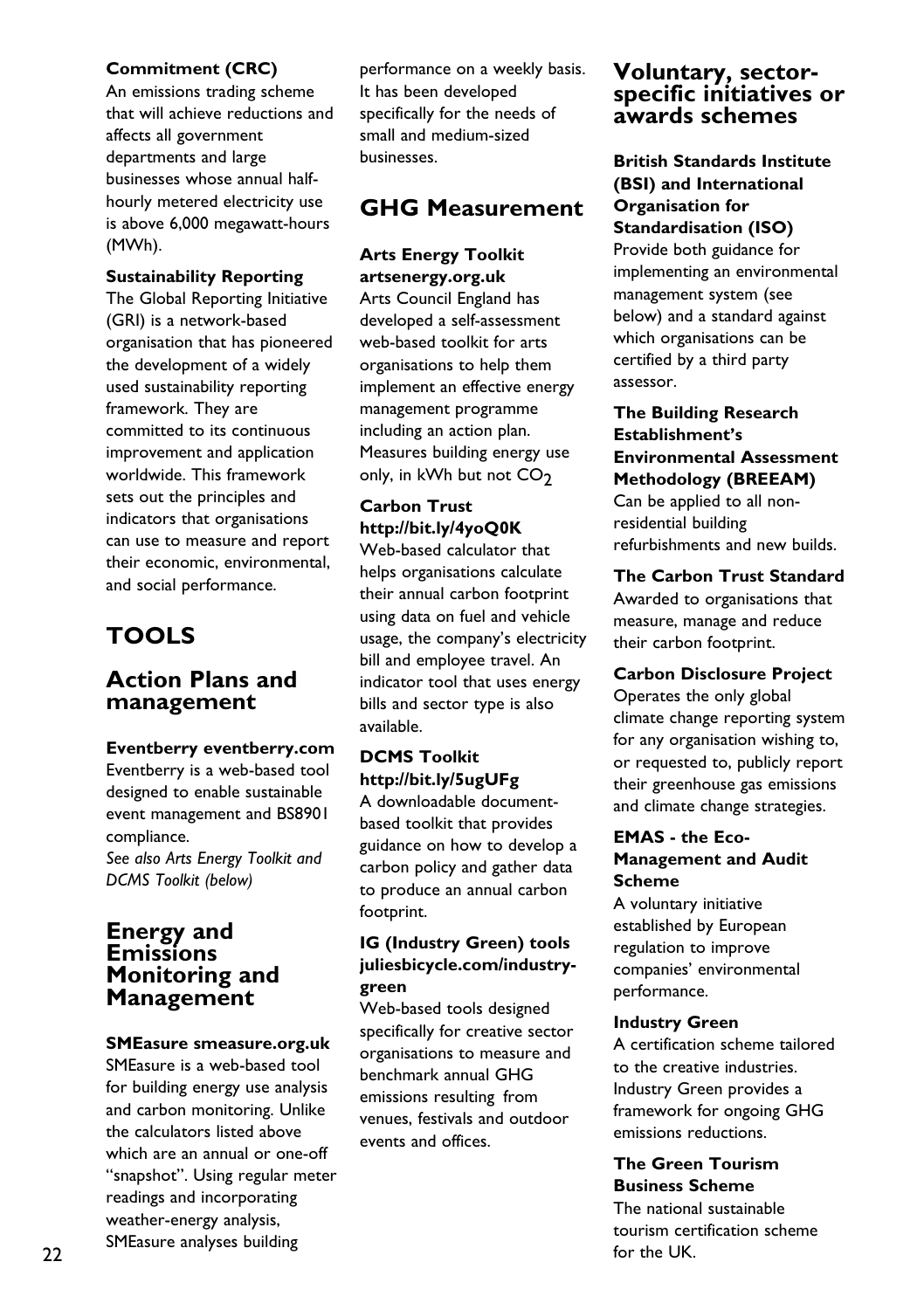# **8. Thanks**

Orchestras Sustainable Touring Steering Group

Kathryn McDowell (London Symphony Orchestra, Steering Group Chair), Andrew Burke (London Sinfonietta), David Butcher (Britten Sinfonia), Donagh Collins (Askonas Holt), Susanna Eastburn (Arts Council England), Simon Funnell (London Mozart Players), Cathy Graham (British Council), Peter Harrap (Welsh National Orchestra), John Hartley (Arts Council England), Paul Hughes (BBC Symphony Orchestra), Henry Little (Orchestras Live), Stephen Maddock (City of Birmingham Symphony Orchestra), Marshall Marcus (Southbank Centre, BACH), Keith Motson (Association of British Orchestras), Mark Pemberton (Association of British Orchestras)

#### Case study contributors

Kevin Appleby, Neil Smith and Mark Turner (Turner Sims Concert Hall), Chris Cotton and Tom King (Royal Albert Hall), Barbara Crabb (Barbican), Hannah Donat (Britten Sinfonia), Ben Jones, Bill Kerr and Nigel McCune (Musicians Union), Keith Nimmo and Anne Greenwood (Wiltshire Music Centre), Suzanne Rolt and Leonora Thomson (St George's Bristol), Diana Salthouse (LSO), Anthony Sargent, Helen Larmouth and Joeli Brearley (Sage Gateshead), Simon Taylor (Bournemouth Symphony Orchestra), Eva Wuestum (City of Birmingham Symphony Orchestra)

Emily Kay Catherine Langabeer Elizabeth Roberts